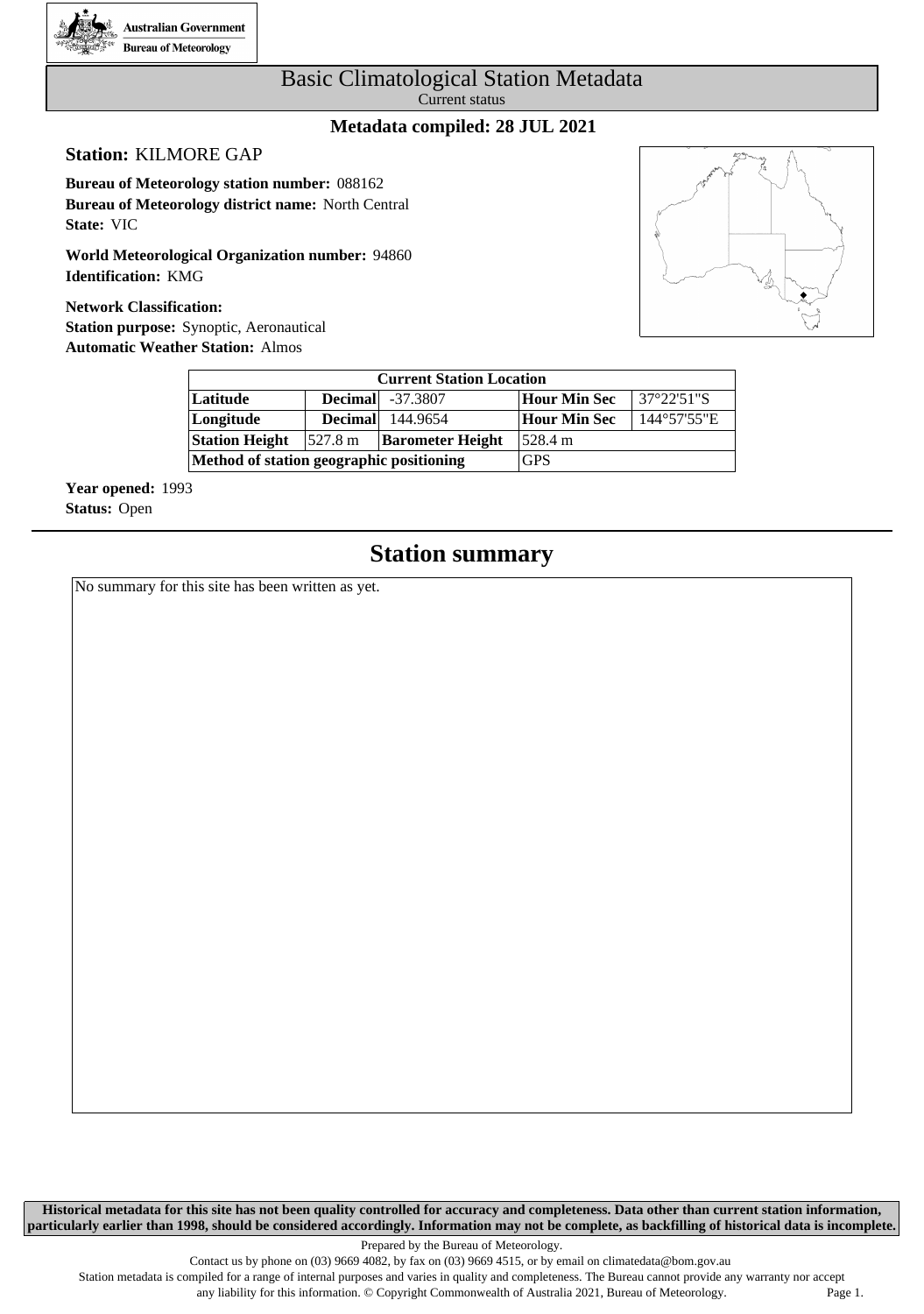

# Basic Climatological Station Metadata

Current status

|                           | Station: KILMORE GAP       |                       |          | Location: KILMORE GAP        |  |                                | State: VIC                 |                                   |  |
|---------------------------|----------------------------|-----------------------|----------|------------------------------|--|--------------------------------|----------------------------|-----------------------------------|--|
| <b>Bureau No.: 088162</b> |                            | <b>WMO No.: 94860</b> |          | <b>Aviation ID: KMG</b>      |  |                                | <b>Opened: 20 Dec 1993</b> | <b>Current Status:</b> Still open |  |
|                           | <b>Latitude:  -37.3807</b> | Longitude:            | 144.9654 | Elevation: $527.8 \text{ m}$ |  | <b>Barometer Elev:</b> 528.4 m |                            | Metadata compiled: 28 JUL 2021    |  |

### **Observation summary**

The table below indicates the approximate completeness of the record for individual element types within the Australian Data Archive for Meteorology. For elements not listed see the note below.

### **DAILY DATA HOLDINGS**



| <b>OBSERVATION TYPE</b> | <b>FIRST</b><br><b>MONTH</b> | <b>LAST</b><br><b>MONTH</b> | <b>COMPLETENESS</b><br>(% estimate) | <b>SINGLE</b><br><b>DAYS</b><br><b>MISSED</b> | <b>FULL</b><br><b>MONTHS</b><br><b>MISSED</b> |
|-------------------------|------------------------------|-----------------------------|-------------------------------------|-----------------------------------------------|-----------------------------------------------|
| MAXIMUM AIR TEMPERATURE | <b>DEC 1993</b>              | <b>JUN 2021</b>             | 98.1                                | 186                                           | $\overline{0}$                                |
|                         |                              |                             |                                     | v<br>$\vert 0 \vert$                          |                                               |
| MAXIMUM WIND GUST SPEED | <b>FEB 2003</b>              | <b>JUN 2021</b>             | 98.7                                | 81                                            | $\overline{0}$                                |
|                         |                              |                             |                                     |                                               |                                               |
| WIND RUN ABOVE 10 FEET  | <b>FEB 2003</b>              | <b>JUN 2021</b>             | 98.1                                | 123                                           | $\overline{0}$                                |
|                         |                              |                             |                                     |                                               |                                               |
| <b>RAINFALL</b>         | <b>JUN 1994</b>              | <b>JUL 2021</b>             | 96                                  | N/A                                           | N/A                                           |
|                         |                              |                             |                                     | 0                                             |                                               |

### **HOURLY DATA HOLDINGS - from 1 to 24 observations per day**

| <b>OBSERVATION TYPE</b>   | <b>FIRST</b><br><b>MONTH</b> | <b>LAST</b><br><b>MONTH</b> | <b>COMPLETENESS</b><br>$%$ estimate) | <b>FREQUENCY</b><br>average daily | <b>SINGLE</b><br><b>DAYS</b><br><b>MISSED</b> | <b>FULL</b><br><b>MONTHS</b><br><b>MISSED</b> |
|---------------------------|------------------------------|-----------------------------|--------------------------------------|-----------------------------------|-----------------------------------------------|-----------------------------------------------|
| <b>AIR TEMPERATURE</b>    | <b>DEC 1993</b>              | <b>JUN 2021</b>             | 98.4                                 | 10.7                              | 49                                            | $\overline{0}$                                |
|                           |                              |                             |                                      |                                   | 2                                             |                                               |
|                           |                              |                             |                                      |                                   | $\theta$<br>$\mathbf{0}$<br>$\Omega$          |                                               |
| <b>DEW POINT</b>          | <b>DEC 1993</b>              | <b>JUN 2021</b>             | 98.3                                 | 10.7                              | 49                                            | $\overline{0}$                                |
|                           |                              |                             |                                      |                                   | ◠                                             |                                               |
|                           |                              |                             |                                      |                                   | v<br>$\boldsymbol{0}$<br>$\Omega$             |                                               |
| MEAN SEA LEVEL PRESSURE   | <b>DEC 1993</b>              | <b>JUN 2021</b>             | 98.4                                 | 10.6                              | 48                                            | $\overline{0}$                                |
|                           |                              |                             |                                      |                                   | $\mathfrak{D}$                                |                                               |
|                           |                              |                             |                                      |                                   | $\mathbf{0}$<br>$\boldsymbol{0}$<br>$\Omega$  |                                               |
| <b>TOTAL CLOUD AMOUNT</b> | <b>MAY 1995</b>              | <b>JUN 2021</b>             | 44.9                                 | 5.4                               | 1124                                          | 124                                           |
|                           |                              |                             |                                      |                                   |                                               |                                               |
| <b>WIND SPEED</b>         | <b>DEC 1993</b>              | <b>JUN 2021</b>             | 98.4                                 | 10.7                              | 49                                            | $\overline{0}$                                |
|                           |                              |                             |                                      |                                   | $\mathbf{0}$<br>$\mathbf{0}$<br>$\Omega$      |                                               |

**Historical metadata for this site has not been quality controlled for accuracy and completeness. Data other than current station information, particularly earlier than 1998, should be considered accordingly. Information may not be complete, as backfilling of historical data is incomplete.**

Prepared by the Bureau of Meteorology.

Contact us by phone on (03) 9669 4082, by fax on (03) 9669 4515, or by email on climatedata@bom.gov.au

Station metadata is compiled for a range of internal purposes and varies in quality and completeness. The Bureau cannot provide any warranty nor accept any liability for this information. © Copyright Commonwealth of Australia 2021, Bureau of Meteorology. Page 2.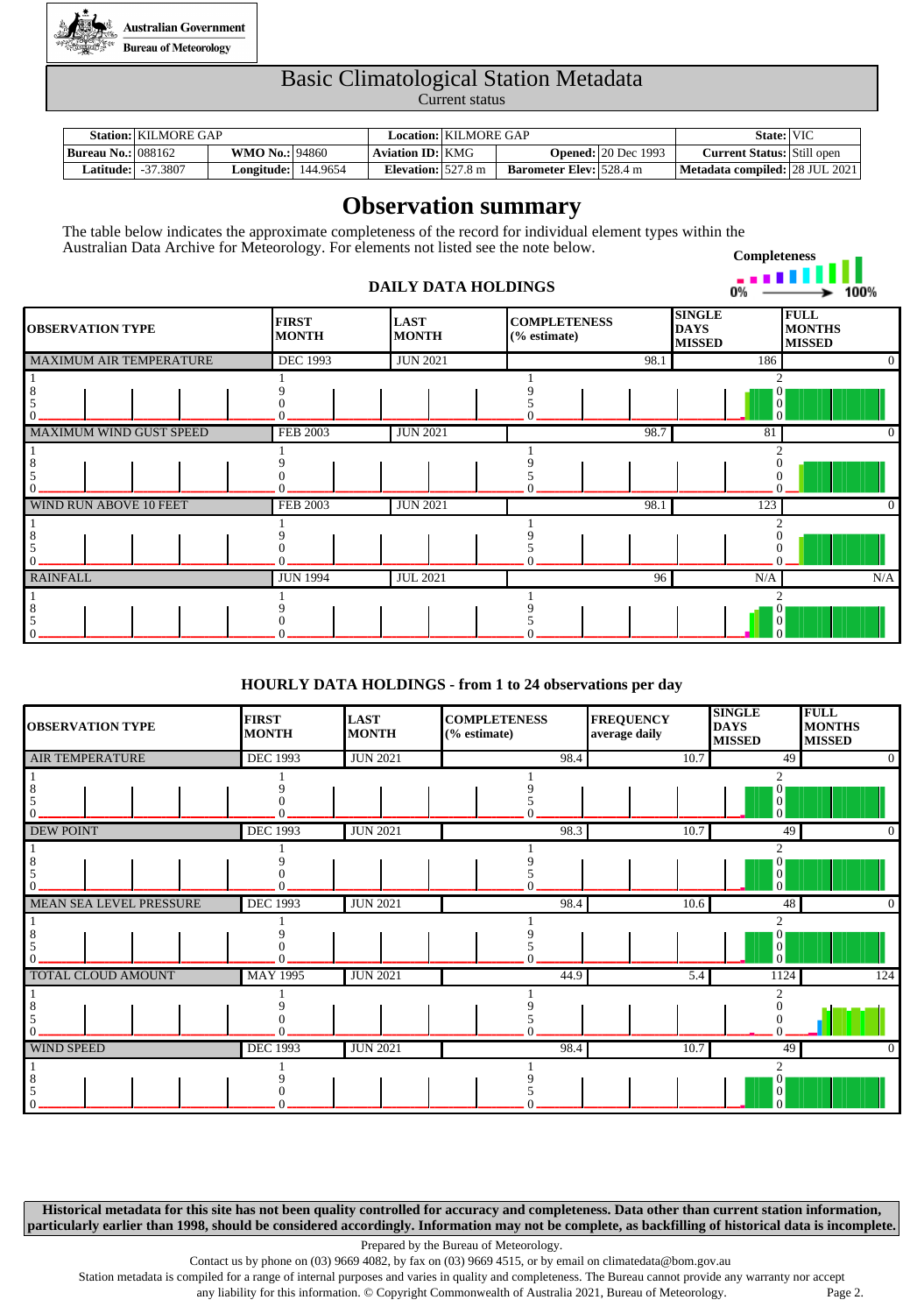

### Basic Climatological Station Metadata Current status

|                           | Station: KILMORE GAP       |                            |  | Location:   KILMORE GAP      |  |                                | State: VIC                    |                                   |  |
|---------------------------|----------------------------|----------------------------|--|------------------------------|--|--------------------------------|-------------------------------|-----------------------------------|--|
| <b>Bureau No.: 088162</b> |                            | <b>WMO No.: 94860</b>      |  | <b>Aviation ID: KMG</b>      |  |                                | <b>Opened:</b> $ 20$ Dec 1993 | <b>Current Status:</b> Still open |  |
|                           | <b>Latitude:  -37.3807</b> | <b>Longitude:</b> 144.9654 |  | Elevation: $527.8 \text{ m}$ |  | <b>Barometer Elev:</b> 528.4 m |                               | Metadata compiled: 28 JUL 2021    |  |

#### **THERE ARE NO RAINFALL INTENSITY DATA HOLDINGS**

#### **ONE-MINUTE DATA HOLDINGS**

| <b>TOBSERVATION TYPE</b> | <b>FIRST</b><br>  MONTH | <b>LAST</b><br><b>MONTH</b> | <b>COMPLETENESS</b><br>$(%$ estimate) | <b>FREOUENCY</b><br>average daily | <b>SINGLE</b><br><b>DAYS</b><br><b>MISSED</b> | <b>FULL</b><br><b>MONTHS</b><br><b>MISSED</b> |
|--------------------------|-------------------------|-----------------------------|---------------------------------------|-----------------------------------|-----------------------------------------------|-----------------------------------------------|
| <b>ALL ELEMENTS</b>      | <b>JUN 2001</b>         | <b>JUL 2021</b>             | 97.8                                  | 1408.6                            | N/A                                           |                                               |

#### **HALF-HOURLY DATA HOLDINGS**

| <b>OBSERVATION TYPE</b> | <b>FIRST</b><br><b>MONTH</b> | <b>LAST</b><br>  MONTH | <b>COMPLETENESS</b><br>$(%$ estimate) | <b>FREOUENCY</b><br>average daily | <b>SINGLE</b><br><b>DAYS</b><br><b>MISSED</b> | <b>FULL</b><br><b>MONTHS</b><br><b>MISSED</b> |
|-------------------------|------------------------------|------------------------|---------------------------------------|-----------------------------------|-----------------------------------------------|-----------------------------------------------|
| <b>ALL ELEMENTS</b>     | NOV 1994                     | JUL 2021               | 107.31                                | 51.5                              | N/A                                           | 17                                            |

#### **THERE ARE NO UPPER-AIR EDT DATA HOLDINGS**

#### **Holdings calculated up to 01 Jul 2021**

The % complete figure is the completeness of observations averaged over all months of record, for the given station and observation type, taking gaps into account. For hourly holdings, the completeness is relative to the maximum number of daily observations for the site each month, and is therefore an estimate. For daily holdings, the completeness figure shown is exact.

The single days missed figure is the total number of days for which no observation was received, not including full missed months. The full months missed figure is the total of full month gaps over the period of record. Where an element is not included assumptions can generally be made about availability, and the list to use has been suggested below.

| <b>Unlisted element</b> |  |
|-------------------------|--|
|-------------------------|--|

Minimum air temperature Maximum air temperature Wet bulb temperature Dew point Soil temperature at 20, 50 & 100cm 10cm soil temperature Relative humidity Dew point Minimum temp. of water in evaporimeter Evaporimeter - max water temp Visual observations eg. weather, visibility Total cloud amount Sea related observations Sea state

#### **Unlisted element Listed element to use**

**Historical metadata for this site has not been quality controlled for accuracy and completeness. Data other than current station information, particularly earlier than 1998, should be considered accordingly. Information may not be complete, as backfilling of historical data is incomplete.**

Prepared by the Bureau of Meteorology.

Contact us by phone on (03) 9669 4082, by fax on (03) 9669 4515, or by email on climatedata@bom.gov.au

Station metadata is compiled for a range of internal purposes and varies in quality and completeness. The Bureau cannot provide any warranty nor accept

any liability for this information. © Copyright Commonwealth of Australia 2021, Bureau of Meteorology. Page 3.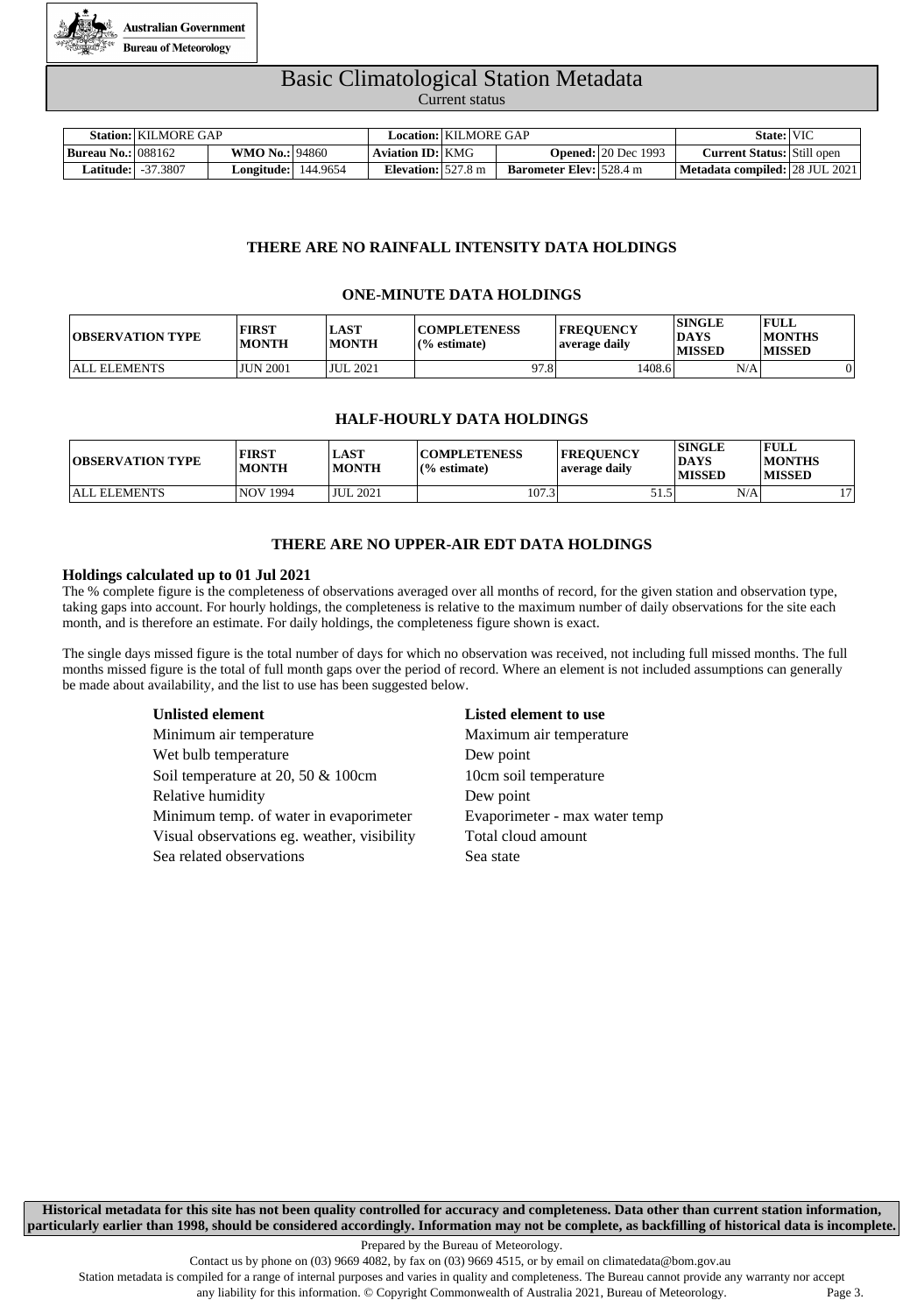

|                           | <b>Station:   KILMORE GAP</b> |                            |                              | Location:   KILMORE GAP |                                |                            | State: VIC                        |  |
|---------------------------|-------------------------------|----------------------------|------------------------------|-------------------------|--------------------------------|----------------------------|-----------------------------------|--|
| <b>Bureau No.: 088162</b> |                               | <b>WMO No.: 94860</b>      | Aviation ID:   KMG           |                         |                                | <b>Opened:</b> 20 Dec 1993 | <b>Current Status:</b> Still open |  |
| Latitude:                 | -37.3807                      | <b>Longitude:</b> 144.9654 | Elevation: $527.8 \text{ m}$ |                         | <b>Barometer Elev:</b> 528.4 m |                            | Metadata compiled: 28 JUL 2021    |  |

### **Instrument Location and Surrounding Features**

**15/03/2021(most recent)**



**Historical metadata for this site has not been quality controlled for accuracy and completeness. Data other than current station information, particularly earlier than 1998, should be considered accordingly. Information may not be complete, as backfilling of historical data is incomplete.**

Prepared by the Bureau of Meteorology.

Contact us by phone on (03) 9669 4082, by fax on (03) 9669 4515, or by email on climatedata@bom.gov.au

Station metadata is compiled for a range of internal purposes and varies in quality and completeness. The Bureau cannot provide any warranty nor accept

any liability for this information. © Copyright Commonwealth of Australia 2021, Bureau of Meteorology. Page 4.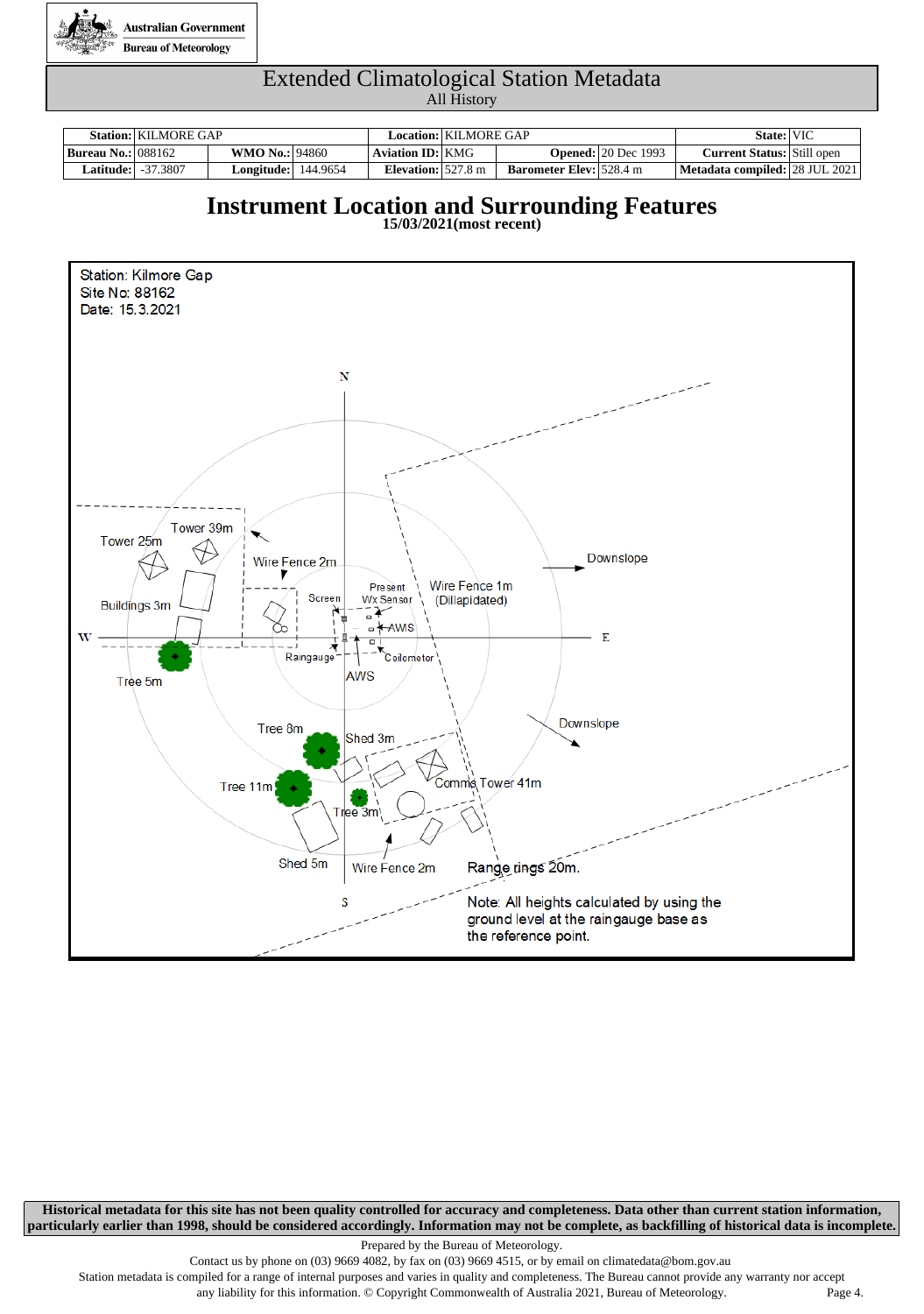

|                           | Station: KILMORE GAP         |                            |                                                     | Location:   KILMORE GAP |                                |                            | State: VIC                        |  |
|---------------------------|------------------------------|----------------------------|-----------------------------------------------------|-------------------------|--------------------------------|----------------------------|-----------------------------------|--|
| <b>Bureau No.: 088162</b> |                              | <b>WMO No.: 94860</b>      | Aviation ID:   KMG                                  |                         |                                | <b>Opened:</b> 20 Dec 1993 | <b>Current Status:</b> Still open |  |
|                           | <b>Latitude:</b> 1 - 37.3807 | <b>Longitude:</b> 144.9654 | Elevation: $\frac{527.8 \text{ m}}{24.5 \text{ m}}$ |                         | <b>Barometer Elev:</b> 528.4 m |                            | Metadata compiled: 28 JUL 2021    |  |

## **Instrument Location and Surrounding Features**



**Historical metadata for this site has not been quality controlled for accuracy and completeness. Data other than current station information, particularly earlier than 1998, should be considered accordingly. Information may not be complete, as backfilling of historical data is incomplete.**

Prepared by the Bureau of Meteorology.

Contact us by phone on (03) 9669 4082, by fax on (03) 9669 4515, or by email on climatedata@bom.gov.au

Station metadata is compiled for a range of internal purposes and varies in quality and completeness. The Bureau cannot provide any warranty nor accept any liability for this information. © Copyright Commonwealth of Australia 2021, Bureau of Meteorology. Page 5.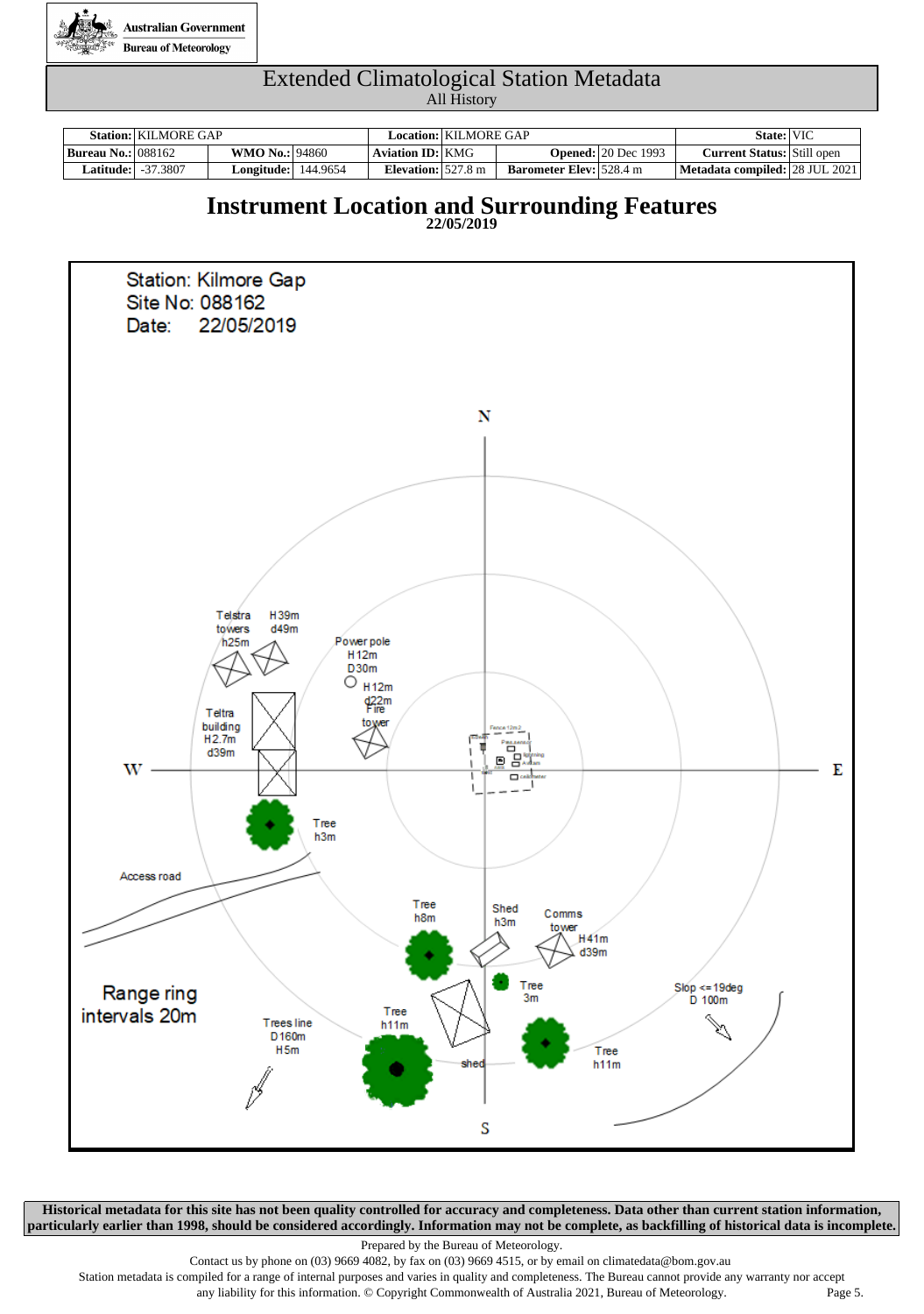

|                           | <b>Station:   KILMORE GAP</b> |                            |                               | Location:   KILMORE GAP |                                |                              | State: VIC                        |  |
|---------------------------|-------------------------------|----------------------------|-------------------------------|-------------------------|--------------------------------|------------------------------|-----------------------------------|--|
| <b>Bureau No.: 088162</b> |                               | <b>WMO No.: 94860</b>      | <b>Aviation ID: KMG</b>       |                         |                                | <b>Opened:</b> $20$ Dec 1993 | <b>Current Status:</b> Still open |  |
|                           | <b>Latitude:</b> 1 - 37.3807  | <b>Longitude:</b> 144.9654 | Elevation: $1527.8 \text{ m}$ |                         | <b>Barometer Elev:</b> 528.4 m |                              | Metadata compiled: 28 JUL 2021    |  |

### **Instrument Location and Surrounding Features**

**16/09/2014**



**Historical metadata for this site has not been quality controlled for accuracy and completeness. Data other than current station information, particularly earlier than 1998, should be considered accordingly. Information may not be complete, as backfilling of historical data is incomplete.**

Prepared by the Bureau of Meteorology.

Contact us by phone on (03) 9669 4082, by fax on (03) 9669 4515, or by email on climatedata@bom.gov.au

Station metadata is compiled for a range of internal purposes and varies in quality and completeness. The Bureau cannot provide any warranty nor accept any liability for this information. © Copyright Commonwealth of Australia 2021, Bureau of Meteorology. Page 6.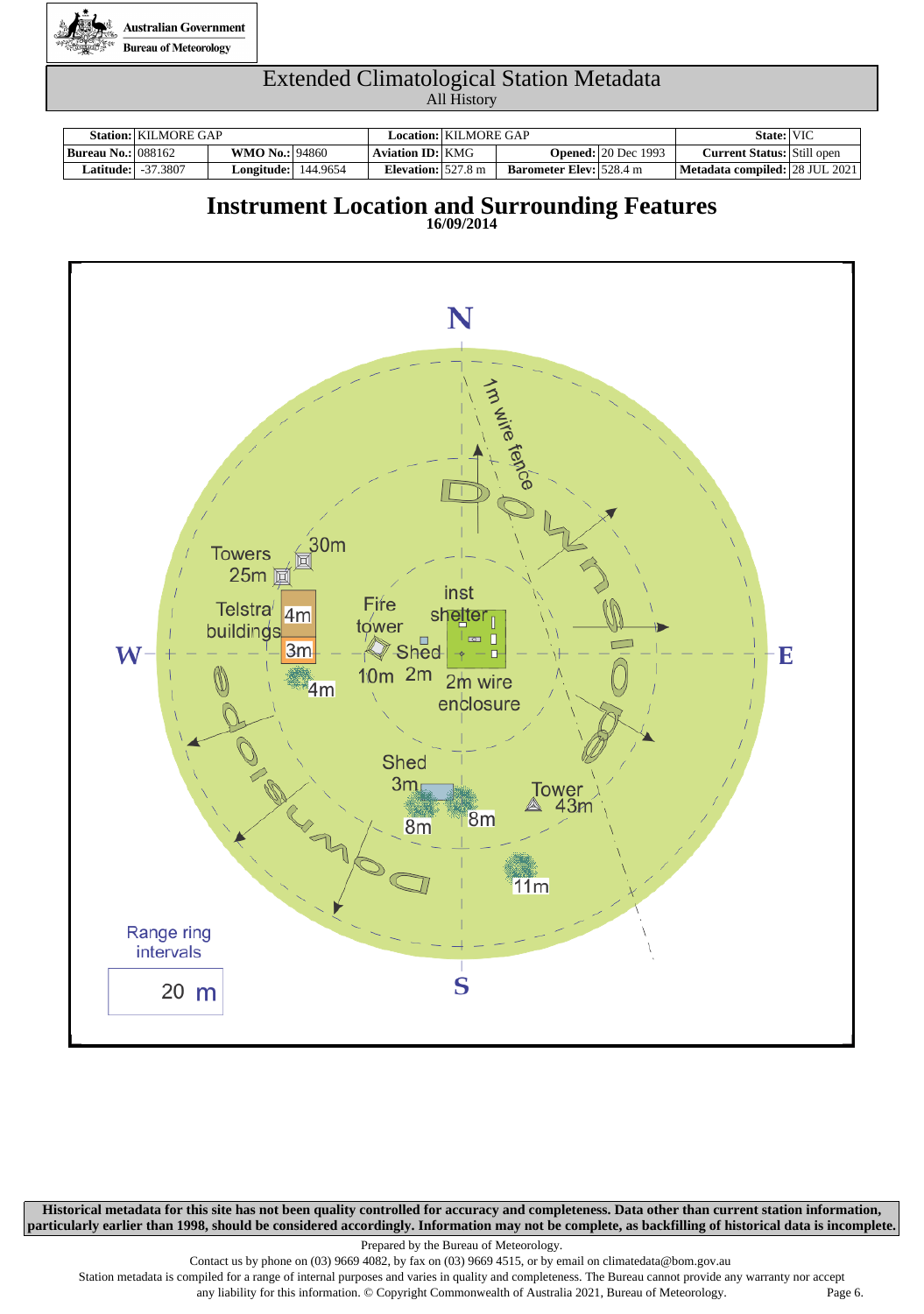

|                           | Station: KILMORE GAP     |                            |                               | Location:   KILMORE GAP |                                |                               | State: VIC                        |  |
|---------------------------|--------------------------|----------------------------|-------------------------------|-------------------------|--------------------------------|-------------------------------|-----------------------------------|--|
| <b>Bureau No.: 088162</b> |                          | <b>WMO No.: 94860</b>      | <b>Aviation ID: KMG</b>       |                         |                                | <b>Opened:</b> $ 20$ Dec 1993 | <b>Current Status:</b> Still open |  |
|                           | <b>Latitude: 37.3807</b> | <b>Longitude:</b> 144.9654 | Elevation: $1527.8 \text{ m}$ |                         | <b>Barometer Elev:</b> 528.4 m |                               | Metadata compiled: 28 JUL 2021    |  |

### **Instrument Location and Surrounding Features**

**08/12/2008**



**Historical metadata for this site has not been quality controlled for accuracy and completeness. Data other than current station information, particularly earlier than 1998, should be considered accordingly. Information may not be complete, as backfilling of historical data is incomplete.**

Prepared by the Bureau of Meteorology.

Contact us by phone on (03) 9669 4082, by fax on (03) 9669 4515, or by email on climatedata@bom.gov.au

Station metadata is compiled for a range of internal purposes and varies in quality and completeness. The Bureau cannot provide any warranty nor accept any liability for this information. © Copyright Commonwealth of Australia 2021, Bureau of Meteorology. Page 7.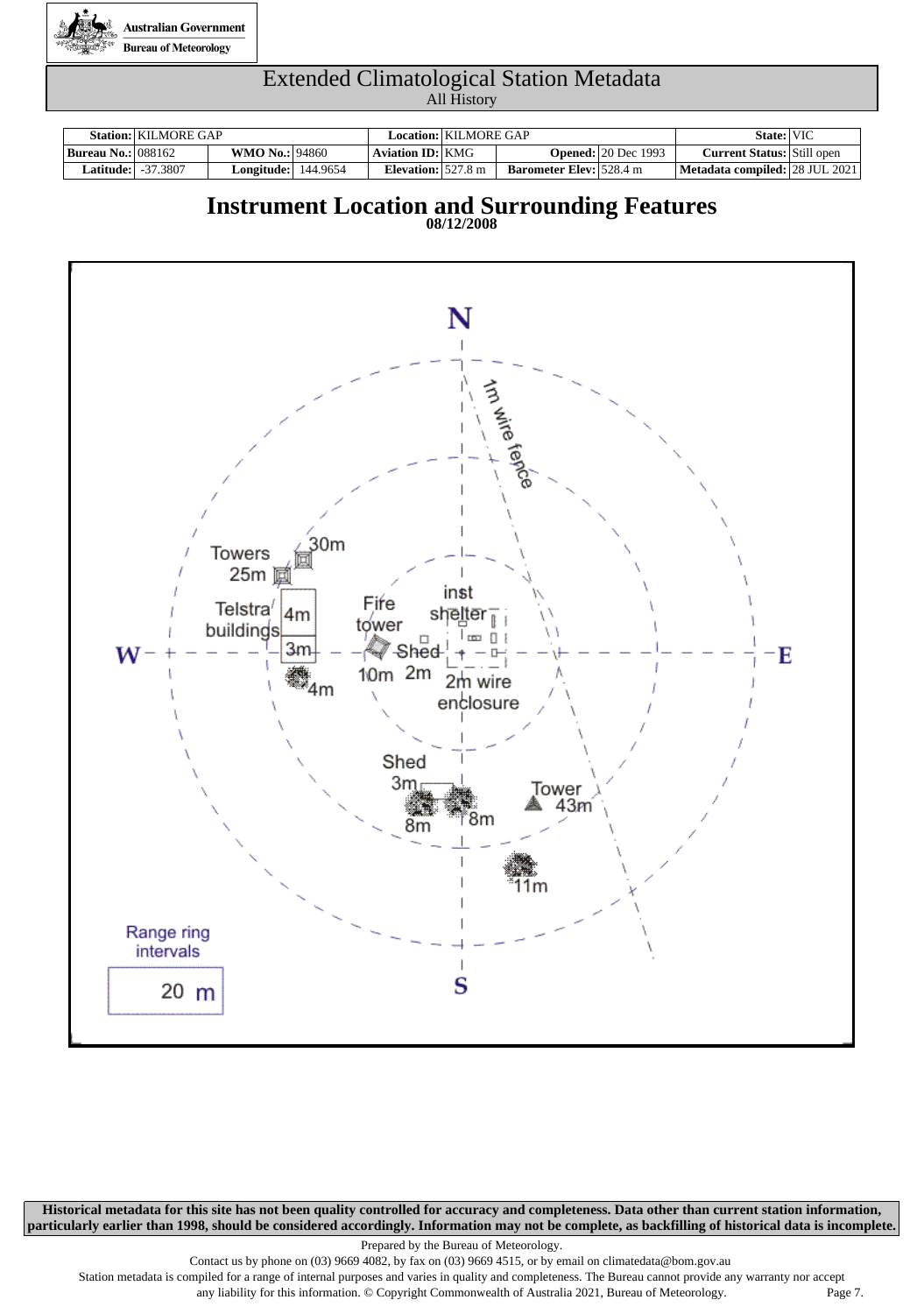

|                           | <b>Station: KILMORE GAP</b> |                            |                               | Location:   KILMORE GAP |                                |                               | State: VIC                        |  |
|---------------------------|-----------------------------|----------------------------|-------------------------------|-------------------------|--------------------------------|-------------------------------|-----------------------------------|--|
| <b>Bureau No.: 088162</b> |                             | <b>WMO No.: 94860</b>      | <b>Aviation ID: KMG</b>       |                         |                                | <b>Opened:</b> $ 20$ Dec 1993 | <b>Current Status:</b> Still open |  |
|                           | <b>Latitude: 37.3807</b>    | <b>Longitude:</b> 144.9654 | Elevation: $1527.8 \text{ m}$ |                         | <b>Barometer Elev:</b> 528.4 m |                               | Metadata compiled: 28 JUL 2021    |  |

### **Instrument Location and Surrounding Features**

**01/05/2002**



**Historical metadata for this site has not been quality controlled for accuracy and completeness. Data other than current station information, particularly earlier than 1998, should be considered accordingly. Information may not be complete, as backfilling of historical data is incomplete.**

Prepared by the Bureau of Meteorology.

Contact us by phone on (03) 9669 4082, by fax on (03) 9669 4515, or by email on climatedata@bom.gov.au

Station metadata is compiled for a range of internal purposes and varies in quality and completeness. The Bureau cannot provide any warranty nor accept any liability for this information. © Copyright Commonwealth of Australia 2021, Bureau of Meteorology. Page 8.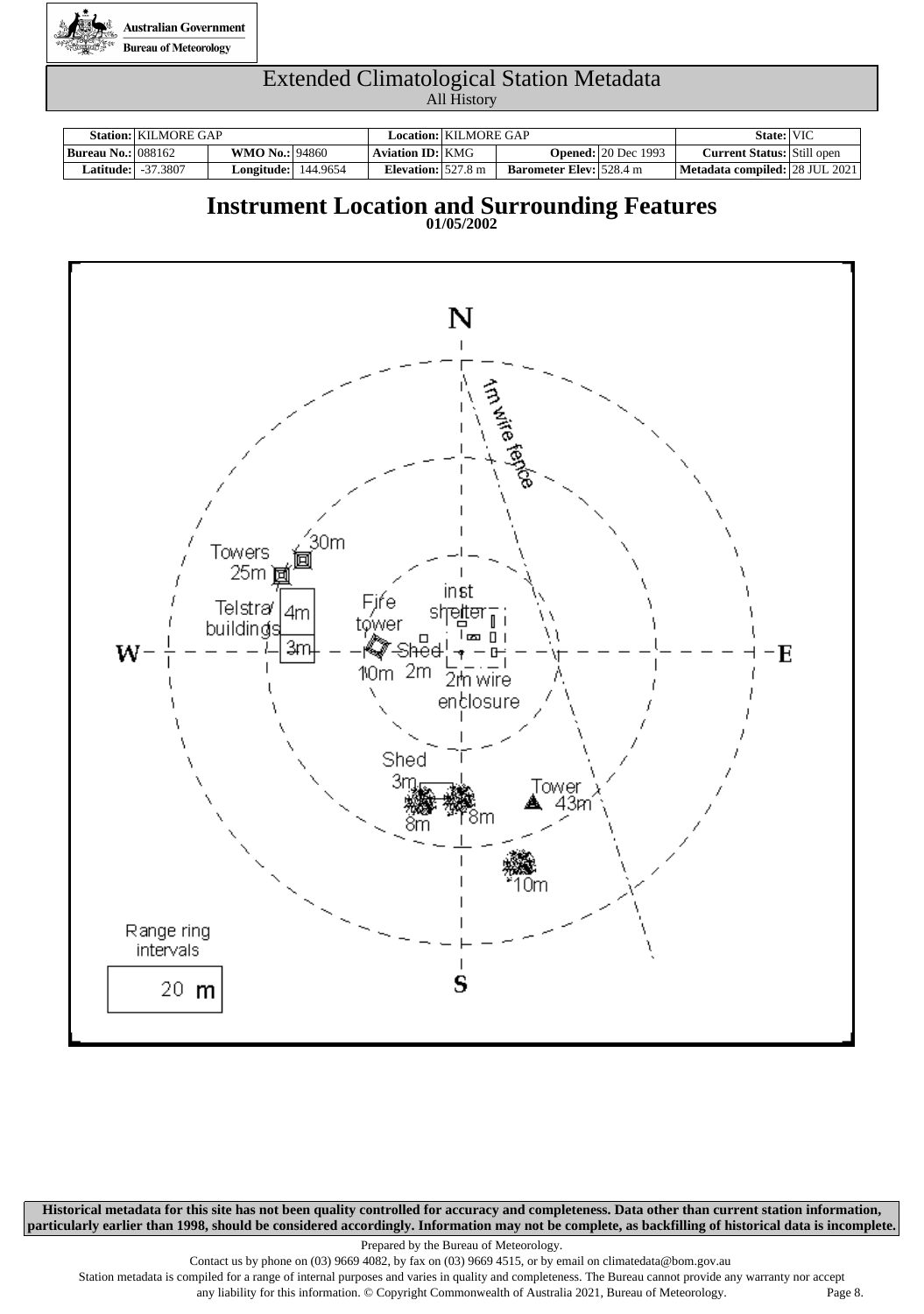

# Extended Climatological Station Metadata

All History

|                           | <b>Station: KILMORE GAP</b> |                            |                                                     | Location:   KILMORE GAP |                                |                            | State: VIC                        |  |
|---------------------------|-----------------------------|----------------------------|-----------------------------------------------------|-------------------------|--------------------------------|----------------------------|-----------------------------------|--|
| <b>Bureau No.: 088162</b> |                             | <b>WMO No.: 94860</b>      | <b>Aviation ID: KMG</b>                             |                         |                                | <b>Opened: 20 Dec 1993</b> | <b>Current Status:</b> Still open |  |
| <b>Latitude: -37.3807</b> |                             | <b>Longitude:</b> 144.9654 | Elevation: $\frac{527.8 \text{ m}}{24.5 \text{ m}}$ |                         | <b>Barometer Elev:</b> 528.4 m |                            | Metadata compiled: 28 JUL 2021    |  |

# **Skyline Diagram**

**22/05/2019(most recent)**



**Historical metadata for this site has not been quality controlled for accuracy and completeness. Data other than current station information, particularly earlier than 1998, should be considered accordingly. Information may not be complete, as backfilling of historical data is incomplete.**

Prepared by the Bureau of Meteorology.

Contact us by phone on (03) 9669 4082, by fax on (03) 9669 4515, or by email on climatedata@bom.gov.au

Station metadata is compiled for a range of internal purposes and varies in quality and completeness. The Bureau cannot provide any warranty nor accept any liability for this information. © Copyright Commonwealth of Australia 2021, Bureau of Meteorology. Page 9.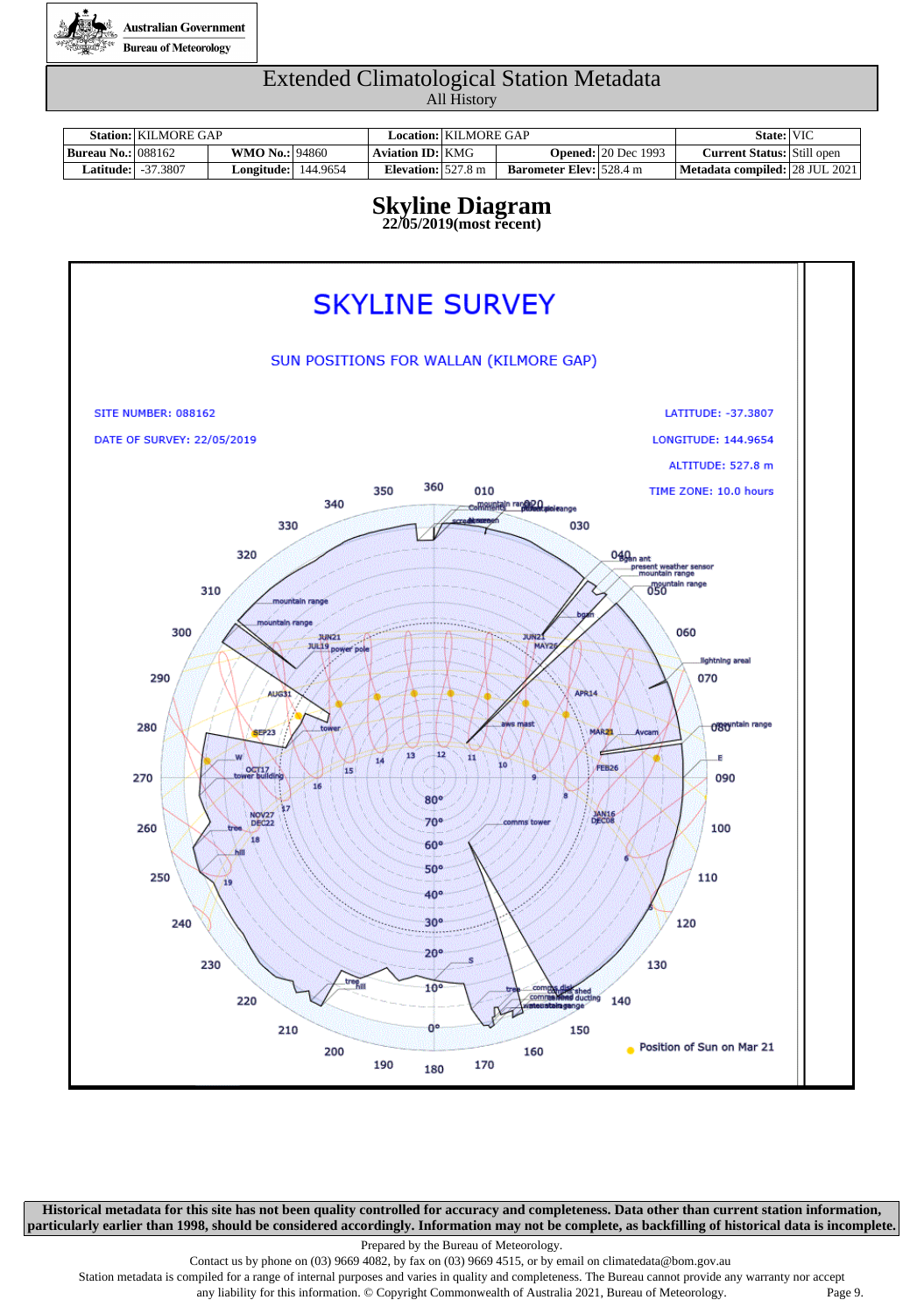

|                           | Station: KILMORE GAP |                       |          |                              | Location:   KILMORE GAP |                                |                            | State: VIC                              |  |
|---------------------------|----------------------|-----------------------|----------|------------------------------|-------------------------|--------------------------------|----------------------------|-----------------------------------------|--|
| <b>Bureau No.: 088162</b> |                      | <b>WMO No.: 94860</b> |          | <b>Aviation ID: KMG</b>      |                         |                                | <b>Opened: 20 Dec 1993</b> | <b>Current Status:</b> Still open       |  |
| Latitude:                 | 37.3807              | $\text{\_}$ ongitude: | 144.9654 | Elevation: $527.8 \text{ m}$ |                         | <b>Barometer Elev:</b> 528.4 m |                            | <b>Metadata compiled:</b>   28 JUL 2021 |  |

### **Skyline Diagram 16/09/2014**



Contact us by phone on (03) 9669 4082, by fax on (03) 9669 4515, or by email on climatedata@bom.gov.au

Station metadata is compiled for a range of internal purposes and varies in quality and completeness. The Bureau cannot provide any warranty nor accept any liability for this information. © Copyright Commonwealth of Australia 2021, Bureau of Meteorology. Page 10.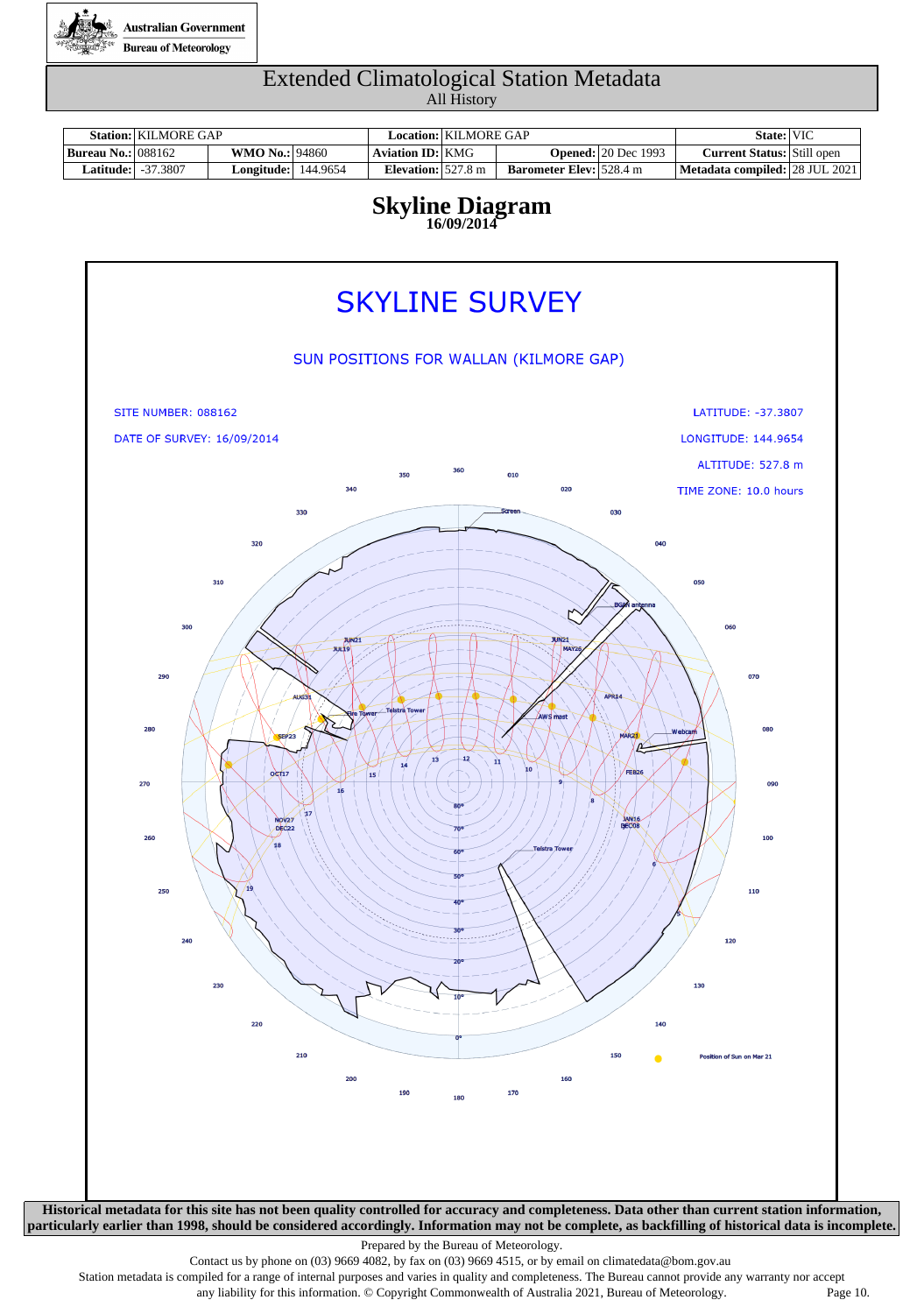

|                           | <b>Station:   KILMORE GAP</b> |                       |          |                              | Location:   KILMORE GAP |                                |                            | State: VIC                        |  |
|---------------------------|-------------------------------|-----------------------|----------|------------------------------|-------------------------|--------------------------------|----------------------------|-----------------------------------|--|
| <b>Bureau No.: 088162</b> |                               | <b>WMO No.: 94860</b> |          | <b>Aviation ID: KMG</b>      |                         |                                | <b>Opened:</b> 20 Dec 1993 | <b>Current Status:</b> Still open |  |
| Latitude:                 | $-37.3807$                    | Longitude:            | 144.9654 | Elevation: $527.8 \text{ m}$ |                         | <b>Barometer Elev:</b> 528.4 m |                            | Metadata compiled: 28 JUL 2021    |  |

### **Skyline Diagram 08/12/2008**



Contact us by phone on (03) 9669 4082, by fax on (03) 9669 4515, or by email on climatedata@bom.gov.au

any liability for this information. © Copyright Commonwealth of Australia 2021, Bureau of Meteorology. Page 11.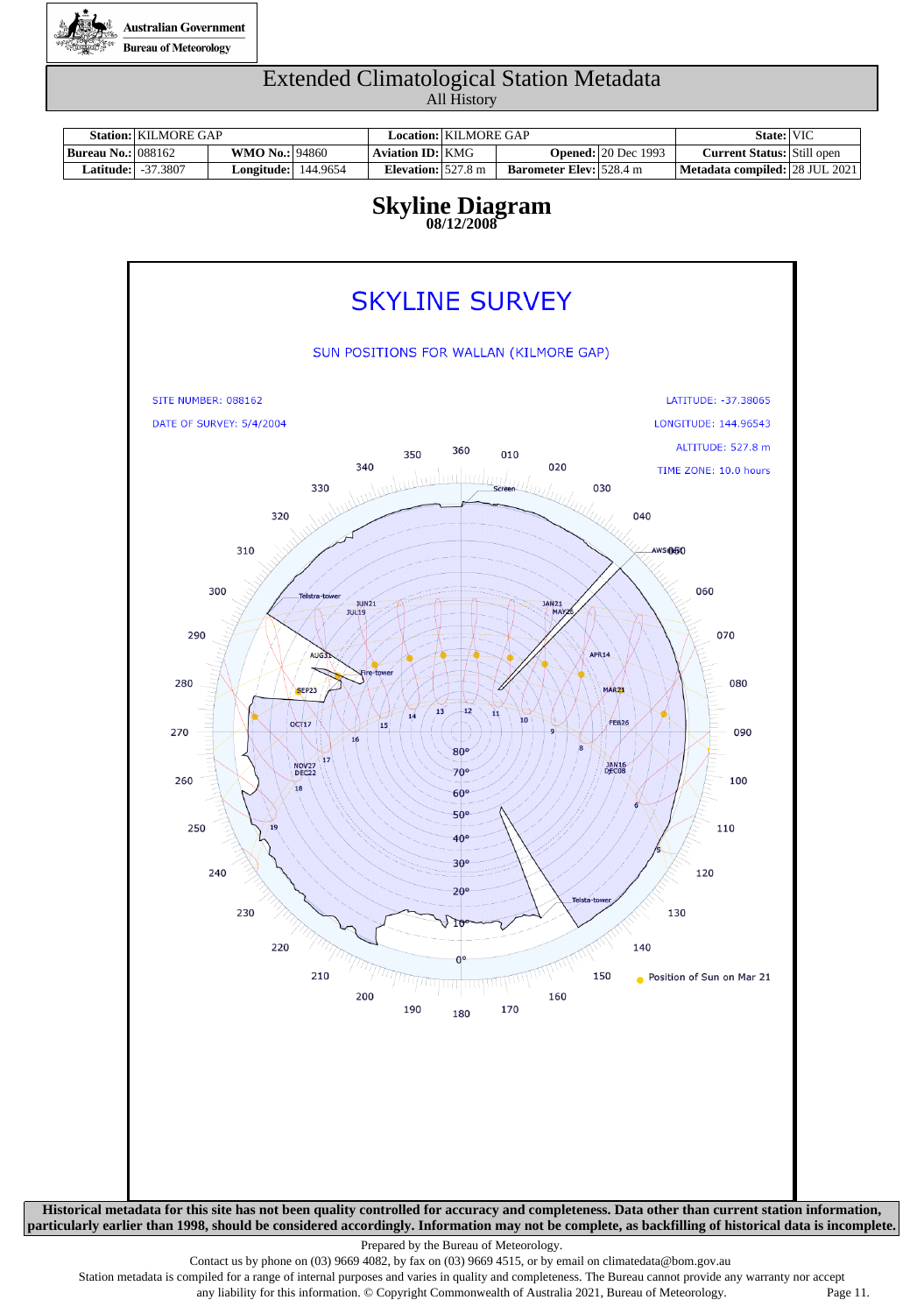

|                           | <b>Station:   KILMORE GAP</b> |                       |          |                              | Location:   KILMORE GAP |                                |                            | State: VIC                        |  |
|---------------------------|-------------------------------|-----------------------|----------|------------------------------|-------------------------|--------------------------------|----------------------------|-----------------------------------|--|
| <b>Bureau No.: 088162</b> |                               | <b>WMO No.: 94860</b> |          | <b>Aviation ID: KMG</b>      |                         |                                | <b>Opened:</b> 20 Dec 1993 | <b>Current Status:</b> Still open |  |
| Latitude:                 | $-37.3807$                    | Longitude:            | 144.9654 | Elevation: $527.8 \text{ m}$ |                         | <b>Barometer Elev:</b> 528.4 m |                            | Metadata compiled: 28 JUL 2021    |  |

### **Skyline Diagram 06/04/2004**



Prepared by the Bureau of Meteorology.

Station metadata is compiled for a range of internal purposes and varies in quality and completeness. The Bureau cannot provide any warranty nor accept any liability for this information. © Copyright Commonwealth of Australia 2021, Bureau of Meteorology. Page 12.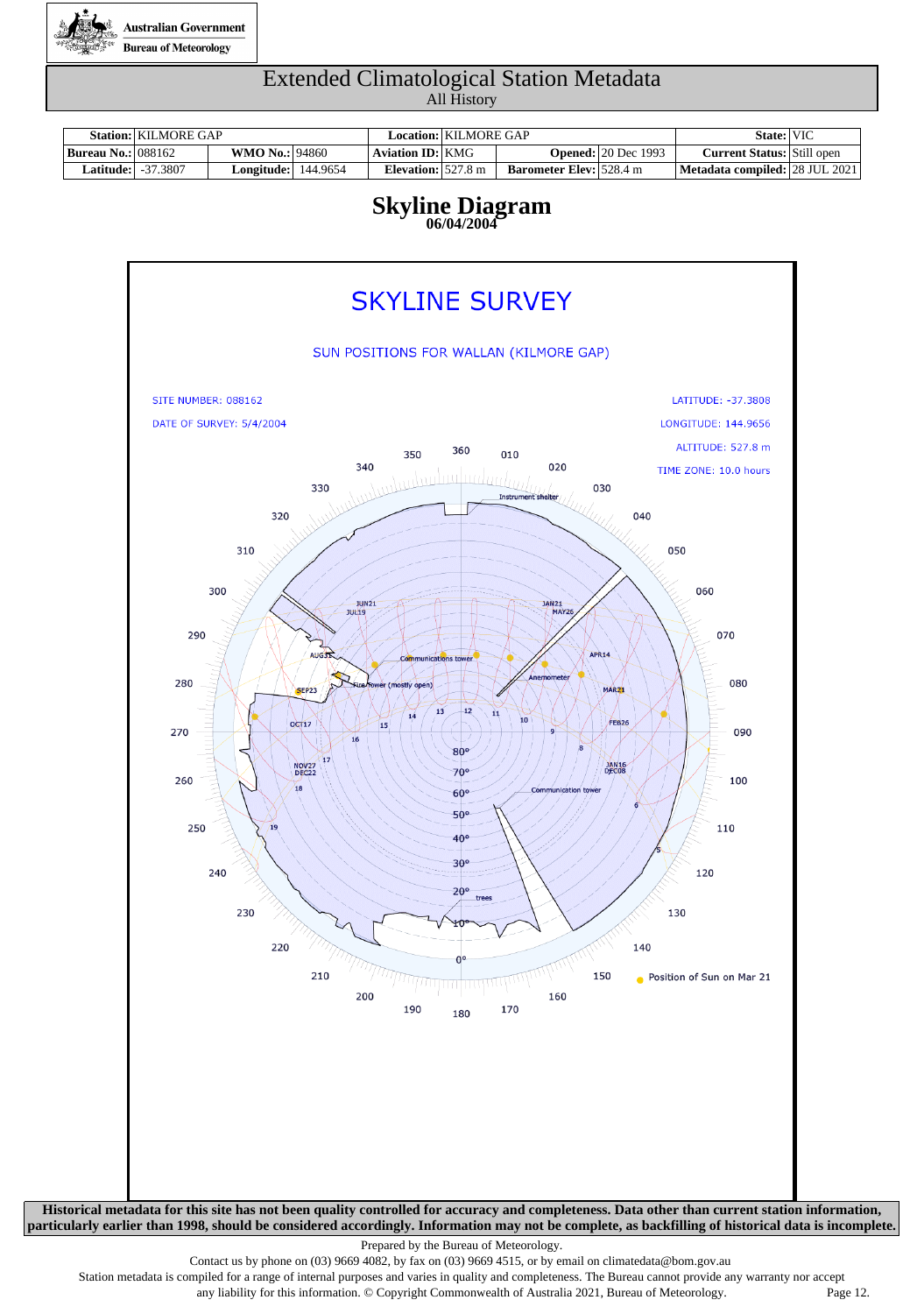

|                           | Station: KILMORE GAP       |                       |          |                              | Location:   KILMORE GAP_ |                                |                            | State: VIC                        |  |
|---------------------------|----------------------------|-----------------------|----------|------------------------------|--------------------------|--------------------------------|----------------------------|-----------------------------------|--|
| <b>Bureau No.: 088162</b> |                            | <b>WMO No.: 94860</b> |          | Aviation ID:   KMG           |                          |                                | <b>Opened: 20 Dec 1993</b> | <b>Current Status:</b> Still open |  |
|                           | <b>Latitude:  -37.3807</b> | Longitude:            | 144.9654 | Elevation: $527.8 \text{ m}$ |                          | <b>Barometer Elev:</b> 528.4 m |                            | Metadata compiled: 28 JUL 2021    |  |

### **Skyline Diagram 05/04/2004**



**Historical metadata for this site has not been quality controlled for accuracy and completeness. Data other than current station information, particularly earlier than 1998, should be considered accordingly. Information may not be complete, as backfilling of historical data is incomplete.**

Prepared by the Bureau of Meteorology.

Station metadata is compiled for a range of internal purposes and varies in quality and completeness. The Bureau cannot provide any warranty nor accept any liability for this information. © Copyright Commonwealth of Australia 2021, Bureau of Meteorology. Page 13.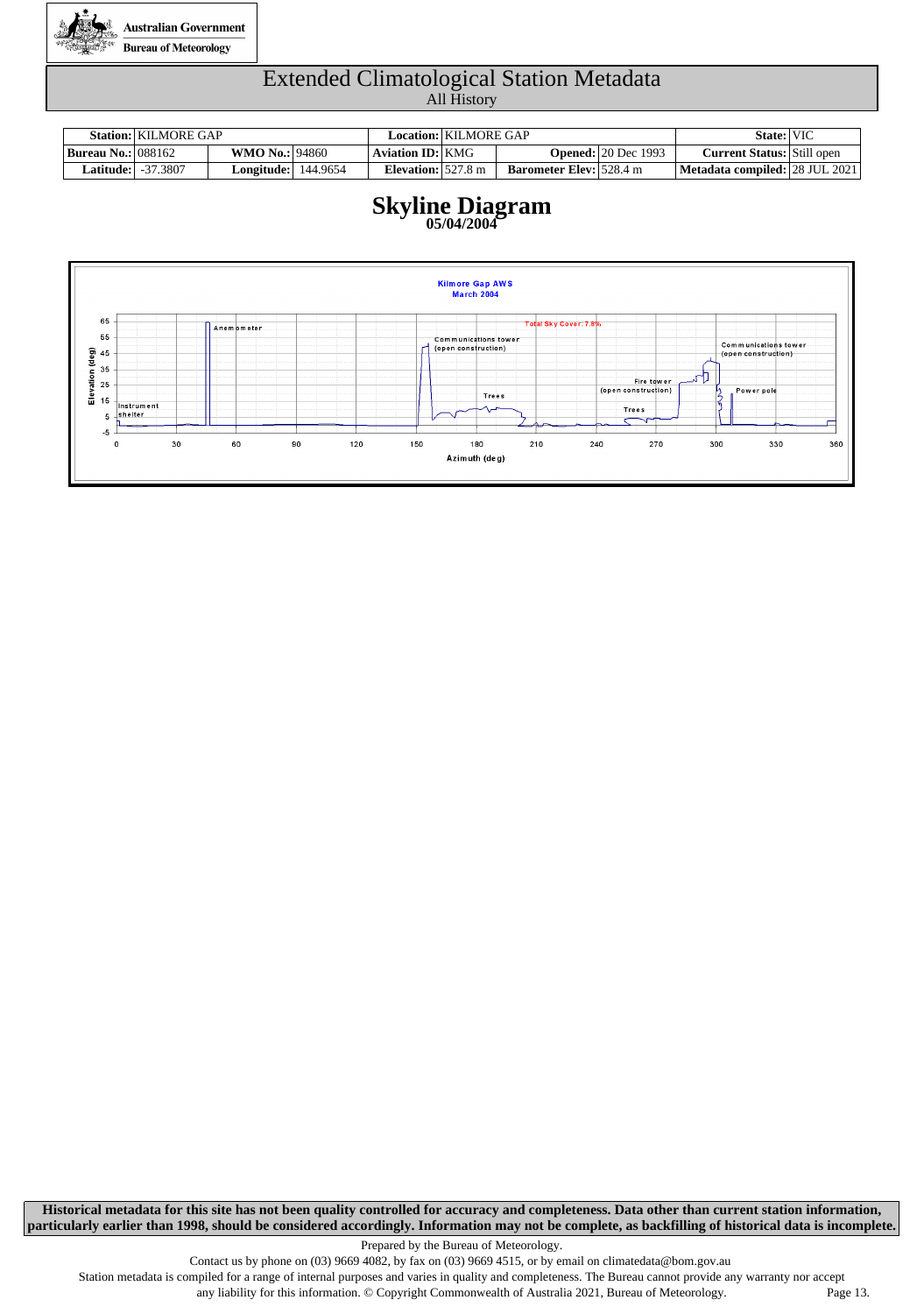

|                           | <b>Station:   KILMORE GAP</b> |                            |                              | Location:   KILMORE GAP |                                |                            | State:   VIC                      |  |
|---------------------------|-------------------------------|----------------------------|------------------------------|-------------------------|--------------------------------|----------------------------|-----------------------------------|--|
| <b>Bureau No.: 088162</b> |                               | <b>WMO No.: 94860</b>      | <b>Aviation ID: KMG</b>      |                         |                                | <b>Opened:</b> 20 Dec 1993 | <b>Current Status:</b> Still open |  |
|                           | <b>Latitude:   -37.3807</b>   | <b>Longitude:</b> 144.9654 | Elevation: $527.8 \text{ m}$ |                         | <b>Barometer Elev:</b> 528.4 m |                            | Metadata compiled: 28 JUL 2021    |  |

### **Station Observation Program Summary (Surface Observations) from 20/12/1993 to 20/06/2001**

|                             | Hourly |
|-----------------------------|--------|
| <b>Surface Observations</b> |        |

| <b>Current Observation</b> Program Type   12 AM   3 AM   6 AM   9 AM   12 PM   3 PM   6 AM   9 AM |                 |  |   |  |  |  |
|---------------------------------------------------------------------------------------------------|-----------------|--|---|--|--|--|
| Surface Observation   PERFORMED                                                                   |                 |  |   |  |  |  |
| <b>Surface Observation</b>                                                                        | <b>REPORTED</b> |  |   |  |  |  |
| <b>Surface Observation</b>                                                                        | SEASONAL        |  | ۰ |  |  |  |

### **Station Observation Program Summary (Surface Observations) 28 JUL 2021 (most recent)**

| <b>Current Observation</b>  | Continuous | <b>Half Hourly</b> | <b>Hourly</b> |
|-----------------------------|------------|--------------------|---------------|
| <b>Surface Observations</b> |            |                    |               |

| Surface Observation   PERFORMED |   |  |  |                          |                                                                                                   |
|---------------------------------|---|--|--|--------------------------|---------------------------------------------------------------------------------------------------|
| <b>REPORTED</b>                 |   |  |  |                          |                                                                                                   |
| <b>SEASONAL</b>                 | - |  |  | $\overline{\phantom{a}}$ |                                                                                                   |
|                                 |   |  |  |                          | <b>Current Observation</b> Program Type   12 AM   3 AM   6 AM   9 AM   12 PM   3 PM   6 AM   9 AM |

**Historical metadata for this site has not been quality controlled for accuracy and completeness. Data other than current station information, particularly earlier than 1998, should be considered accordingly. Information may not be complete, as backfilling of historical data is incomplete.**

Prepared by the Bureau of Meteorology.

Station metadata is compiled for a range of internal purposes and varies in quality and completeness. The Bureau cannot provide any warranty nor accept any liability for this information. © Copyright Commonwealth of Australia 2021, Bureau of Meteorology. Page 14.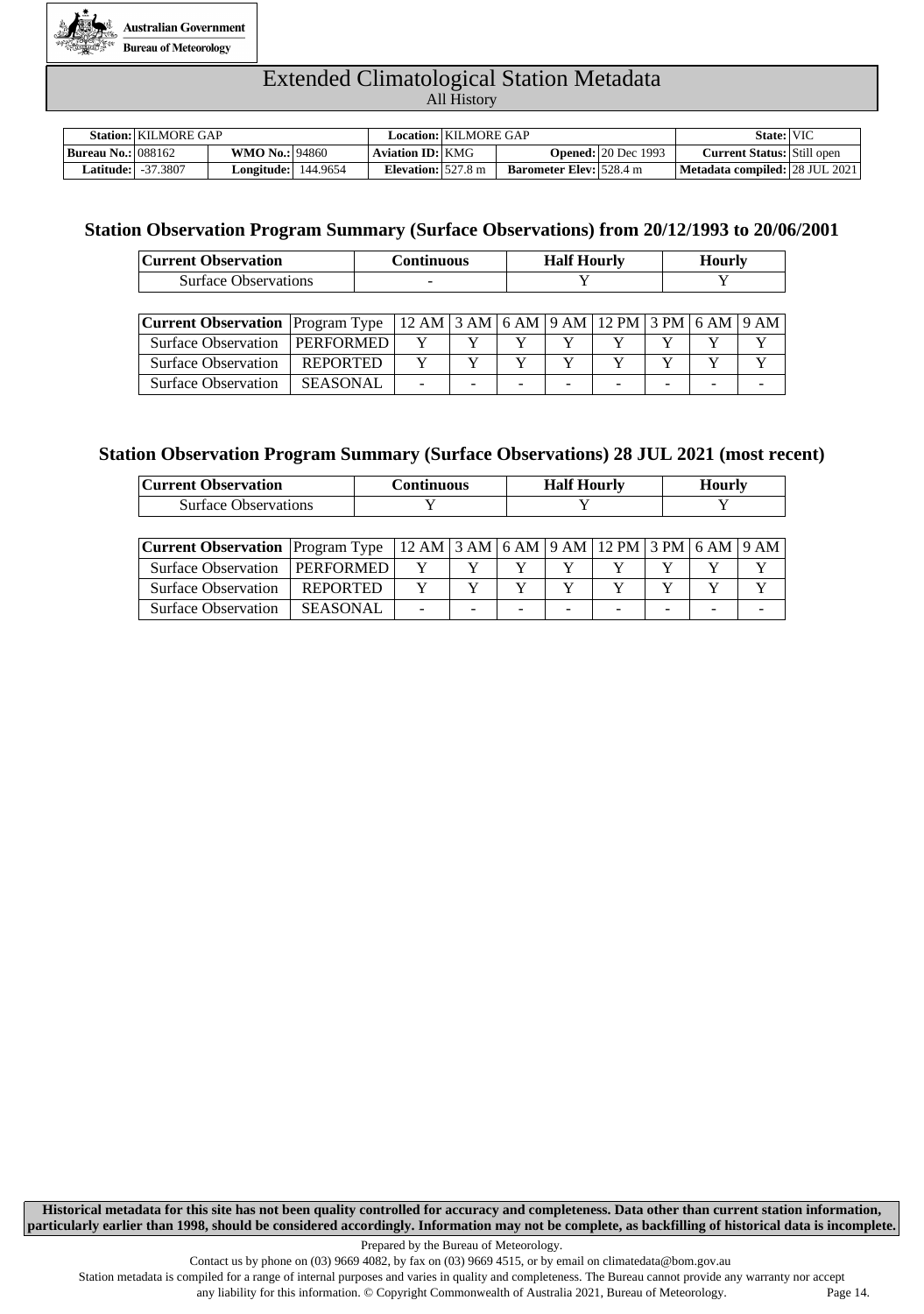

# Extended Climatological Station Metadata

All History

|                             | <b>Station: KILMORE GAP</b> |                            |                         | Location:   KILMORE GAP |                                |                            | State: VIC                        |  |
|-----------------------------|-----------------------------|----------------------------|-------------------------|-------------------------|--------------------------------|----------------------------|-----------------------------------|--|
| <b>Bureau No.:</b>   088162 |                             | <b>WMO No.: 94860</b>      | <b>Aviation ID: KMG</b> |                         |                                | <b>Opened:</b> 20 Dec 1993 | <b>Current Status:</b> Still open |  |
| <b>Latitude: -37.3807</b>   |                             | <b>Longitude:</b> 144.9654 | Elevation: 527.8 m      |                         | <b>Barometer Elev:</b> 528.4 m |                            | Metadata compiled: 28 JUL 2021    |  |

# **Station Equipment History**

### **Equipment Install/Remove Cloud Height**  20/DEC/1993 INSTALL Ceilometer (Type Vaisala CT12K S/N - 596367E) Surface Observations 29/APR/2010 REPLACE Ceilometer (Now Vaisala CL31 S/N - D0820006) Surface Observations 18/NOV/2015 REPLACE Ceilometer (Now Vaisala CL31 S/N - J3510004) Surface Observations 15/NOV/2005 REPLACE Ceilometer (Now Vaisala CT12K S/N - 0695314E) Surface Observations 11/DEC/2007 REPLACE Ceilometer (Now Vaisala CT12K S/N - 1294290E) Surface Observations **River Height (No Electronic History) Wind Run (No Electronic History) Spectral Radiation (No Electronic History) Sea Surface Temperature (No Electronic History) Sea Water Temperature (No Electronic History) Evaporation (No Electronic History) Minimum Temperature (No Electronic History) Soil Temperature 50cm (No Electronic History) Sub Surface Temperature (No Electronic History) Electrical Conductivity (No Electronic History) Maximum Temperature (No Electronic History) Soil Temperature 20cm (No Electronic History) Solar Radiation (No Electronic History) Soil Temperature 5cm (No Electronic History) Oxygen Content (No Electronic History) Sea Water Level (No Electronic History) Surface Inclination (No Electronic History) Terrestial Minimum Temperature (No Electronic History) Visibility**  20/DEC/1993 INSTALL Visibility Meter (Type Vaisala FD12 S/N - 433621) Surface Observations 28/JAN/2016 INSTALL Visibility Meter (Type Vaisala FS11 S/N - L4010399) Surface Observations 28/JAN/2016 REMOVE Visibility Meter (Type Vaisala FD12 S/N - 433621) Surface Observations **Solar Radiation (Direct) (No Electronic History) Magnetic Bearing (No Electronic History) Wind Direction**  20/DEC/1993 INSTALL Anemometer (Type Synchrotac Cups - Type 732 S/N - 65513) Surface Observations 20/DEC/1993 INSTALL Anemometer (Type Synchrotac Vane - Type 706 S/N - Unknown) Surface Observations 20/DEC/1993 INSTALL Mast Anemometer (Type Pivot, Standard 8m S/N - Unknown) Infrastructure 24/JUN/2008 REPLACE Anemometer (Now Synchrotac Cups - Type 732 S/N - KD76) Surface Observations 24/JUN/2008 REPLACE Anemometer (Now Synchrotac Vane - Type 706 S/N - 14) Surface Observations **Air Temperature**  20/DEC/1993 INSTALL Humidity Probe (Type Rotronics S/N - Unknown) Surface Observations 23/JUN/2009 REPLACE Humidity Probe (Now Rotronics MP101A-T4-W4W S/N - 18933-010) Surface Observations 05/JAN/2017 REPLACE Humidity Probe (Now Rotronics MP101A-T4-W4W S/N - 36656003) Surface Observations 28/APR/2015 REPLACE Humidity Probe (Now Rotronics MP101A-T4-W4W S/N - 39220-010) Surface Observations 17/FEB/2017 REPLACE Humidity Probe (Now Rotronics MP101A-T4-W4W S/N - 47076014) Surface Observations 13/DEC/2016 REPLACE Humidity Probe (Now Rotronics MP101A-T4-W4W S/N - 60729736) Surface Observations

**Historical metadata for this site has not been quality controlled for accuracy and completeness. Data other than current station information, particularly earlier than 1998, should be considered accordingly. Information may not be complete, as backfilling of historical data is incomplete.**

Prepared by the Bureau of Meteorology.

Contact us by phone on (03) 9669 4082, by fax on (03) 9669 4515, or by email on climatedata@bom.gov.au

Station metadata is compiled for a range of internal purposes and varies in quality and completeness. The Bureau cannot provide any warranty nor accept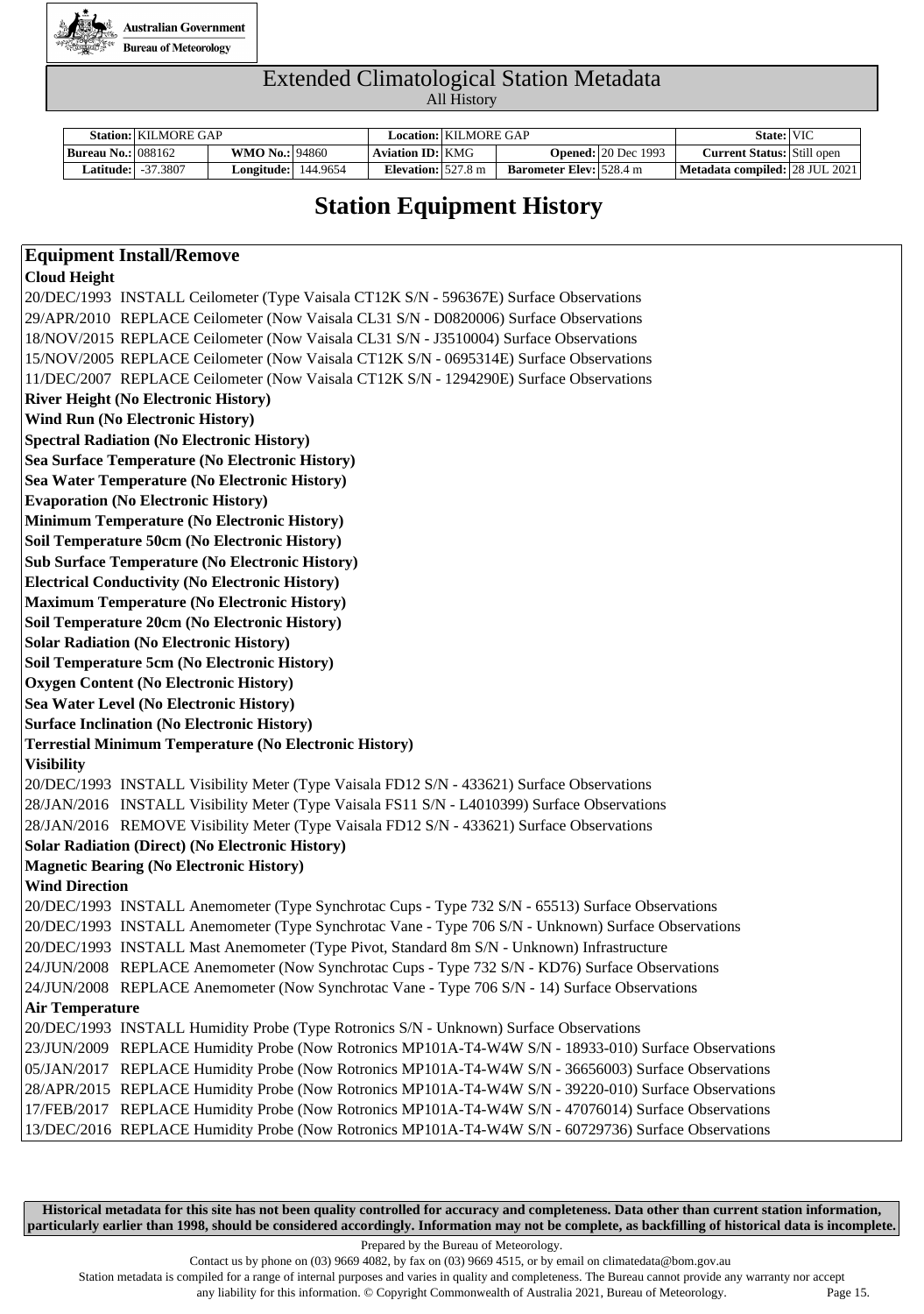

|                           | <b>Station:   KILMORE GAP</b> |                            |                                        | Location: KILMORE GAP |                                | State: VIC                        |  |
|---------------------------|-------------------------------|----------------------------|----------------------------------------|-----------------------|--------------------------------|-----------------------------------|--|
| <b>Bureau No.: 088162</b> |                               | <b>WMO No.: 94860</b>      | <b>Aviation ID: KMG</b>                |                       | <b>Opened: 20 Dec 1993</b>     | <b>Current Status:</b> Still open |  |
| <b>Latitude:  </b>        | -37.3807                      | <b>Longitude:</b> 144.9654 | Elevation: $\frac{527.8 \text{ m}}{2}$ |                       | <b>Barometer Elev:</b> 528.4 m | Metadata compiled: 28 JUL 2021    |  |

# **Station Equipment History (continued)**

### **Equipment Install/Remove(Continued)**

05/AUG/2013 REPLACE Humidity Probe (Now Rotronics MP101A-T4-W4W S/N - 60999440) Surface Observations 06/SEP/2000 REPLACE Humidity Probe (Now Rotronics S/N - 13606-004) Surface Observations 21/FEB/1995 REPLACE Humidity Probe (Now Rotronics S/N - 1646200/3) Surface Observations 27/MAY/2004 REPLACE Humidity Probe (Now Vaisala HMP45D S/N - U3010068) Surface Observations 26/MAY/2004 REPLACE Humidity Probe (Now Vaisala HMP45D S/N - W4520001) Surface Observations 20/DEC/1993 INSTALL Temperature Probe - Dry Bulb (Type Unknown S/N - NONE) Surface Observations 02/FEB/2012 REPLACE Temperature Probe - Dry Bulb (Now Temp Control TCBMP01 S/N - 10501) Surface Observations **Wet Bulb Temperature (No Electronic History) Lightning (No Electronic History) Turbidity (No Electronic History) Total Column Ozone Amount (No Electronic History) Pressure**  20/DEC/1993 INSTALL Barometer (Type Vaisala PA11A S/N - 458215) Surface Observations 01/AUG/1995 REPLACE Barometer (Now Vaisala PA11A S/N - 661856) Surface Observations 21/JUN/2001 REPLACE Barometer (Now Vaisala PA11A S/N - P4620013) Surface Observations 10/FEB/2012 REPLACE Barometer (Now Vaisala PTB330B (General Use) S/N - G2110027) Surface Observations **Humidity**  20/DEC/1993 INSTALL Humidity Probe (Type Rotronics S/N - Unknown) Surface Observations 23/JUN/2009 REPLACE Humidity Probe (Now Rotronics MP101A-T4-W4W S/N - 18933-010) Surface Observations 05/JAN/2017 REPLACE Humidity Probe (Now Rotronics MP101A-T4-W4W S/N - 36656003) Surface Observations 28/APR/2015 REPLACE Humidity Probe (Now Rotronics MP101A-T4-W4W S/N - 39220-010) Surface Observations 17/FEB/2017 REPLACE Humidity Probe (Now Rotronics MP101A-T4-W4W S/N - 47076014) Surface Observations 13/DEC/2016 REPLACE Humidity Probe (Now Rotronics MP101A-T4-W4W S/N - 60729736) Surface Observations 05/AUG/2013 REPLACE Humidity Probe (Now Rotronics MP101A-T4-W4W S/N - 60999440) Surface Observations 06/SEP/2000 REPLACE Humidity Probe (Now Rotronics S/N - 13606-004) Surface Observations 21/FEB/1995 REPLACE Humidity Probe (Now Rotronics S/N - 1646200/3) Surface Observations 27/MAY/2004 REPLACE Humidity Probe (Now Vaisala HMP45D S/N - U3010068) Surface Observations 26/MAY/2004 REPLACE Humidity Probe (Now Vaisala HMP45D S/N - W4520001) Surface Observations **Sunshine Hours (No Electronic History) Pressure Trend (No Electronic History) Snow Height (No Electronic History) Wind Speed**  20/DEC/1993 INSTALL Anemometer (Type Synchrotac Cups - Type 732 S/N - 65513) Surface Observations 20/DEC/1993 INSTALL Anemometer (Type Synchrotac Vane - Type 706 S/N - Unknown) Surface Observations 20/DEC/1993 INSTALL Mast Anemometer (Type Pivot, Standard 8m S/N - Unknown) Infrastructure 24/JUN/2008 REPLACE Anemometer (Now Synchrotac Cups - Type 732 S/N - KD76) Surface Observations 24/JUN/2008 REPLACE Anemometer (Now Synchrotac Vane - Type 706 S/N - 14) Surface Observations **Rainfall**  20/DEC/1993 INSTALL Raingauge (Type Rimco 7499 TBRG S/N - 66214) Surface Observations 20/DEC/2017 REPLACE Raingauge (Now Rimco 7499 TBRG S/N - 85820) Surface Observations **Soil Temperature 100cm (No Electronic History) Soil Temperature 10cm (No Electronic History)**

**Solar Radiation (Long Wave) (No Electronic History)**

**Historical metadata for this site has not been quality controlled for accuracy and completeness. Data other than current station information, particularly earlier than 1998, should be considered accordingly. Information may not be complete, as backfilling of historical data is incomplete.**

Prepared by the Bureau of Meteorology.

Contact us by phone on (03) 9669 4082, by fax on (03) 9669 4515, or by email on climatedata@bom.gov.au

Station metadata is compiled for a range of internal purposes and varies in quality and completeness. The Bureau cannot provide any warranty nor accept any liability for this information. © Copyright Commonwealth of Australia 2021, Bureau of Meteorology. Page 16.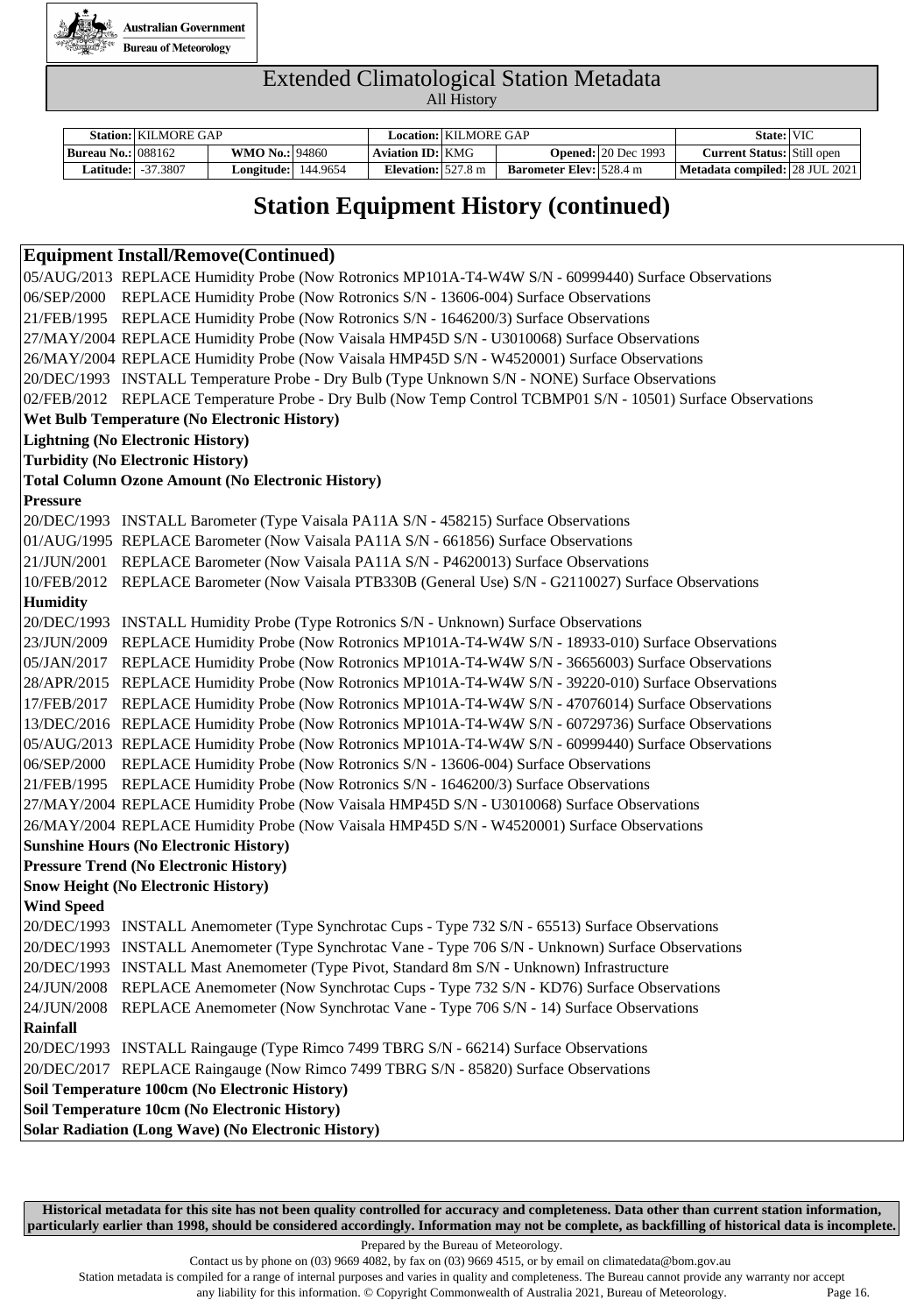

|                           | Station: KILMORE GAP      |                            |                              | Location: KILMORE GAP |                                |                            | State: VIC                        |  |
|---------------------------|---------------------------|----------------------------|------------------------------|-----------------------|--------------------------------|----------------------------|-----------------------------------|--|
| <b>Bureau No.: 088162</b> |                           | <b>WMO No.: 94860</b>      | <b>Aviation ID: KMG</b>      |                       |                                | <b>Opened: 20 Dec 1993</b> | <b>Current Status:</b> Still open |  |
|                           | <b>Latitude: -37.3807</b> | <b>Longitude:</b> 144.9654 | Elevation: $527.8 \text{ m}$ |                       | <b>Barometer Elev:</b> 528.4 m |                            | Metadata compiled: 28 JUL 2021    |  |

## **Station Equipment History (continued)**

### **Equipment Install/Remove(Continued)**

**RF Reflectivity (No Electronic History)**

The following table summarises information on field performance checks available electronically over the period indicated. The number of instances an instrument was found to fail field performance checks should only be used as a guide. A system of data quality flags is implemented by the Bureau of Meteorology to indicate the data quality of an observation as determined by a mutli-stage quality control process.

| <b>Available Date Range</b> | <b>Element</b>        | <b>Fail Field Performance Check</b> |  |
|-----------------------------|-----------------------|-------------------------------------|--|
| 17/FEB/1998 - 15/MAR/2021   | Cloud Height          |                                     |  |
| 17/FEB/1998 - 28/JAN/2016   | Visibility            | 22                                  |  |
| 17/NOV/1997 - 15/MAR/2021   | <b>Wind Direction</b> |                                     |  |
| 17/NOV/1997 - 15/MAR/2021   | Air Temperature       | 8                                   |  |
| 17/NOV/1997 - 15/MAR/2021   | Pressure              |                                     |  |
| 17/NOV/1997 - 15/MAR/2021   | Humidity              |                                     |  |
| 17/NOV/1997 - 15/MAR/2021   | Wind Speed            |                                     |  |
| 17/NOV/1997 - 15/MAR/2021   | Rainfall              |                                     |  |

#### **Station Detail Changes**

20/DEC/1993 CLASSIFICATION AWS Funding - Aviation (FAV) 01/FEB/2021 CLASSIFICATION AWS Priority 3 - Standard (SLP3-AWS) 09/MAY/2006 CLASSIFICATION Category E (TAF E) ENDED 05-03-2015 10/JAN/2011 CLASSIFICATION Critical (ASOSCRIT) 10/JUN/2014 CLASSIFICATION Important Aviation or Defence (AVIMP) ENDED 16-10-2020 21/MAR/2016 CLASSIFICATION NOT Processed by ASOS (NPBA) 01/JUL/2017 CLASSIFICATION Observing Operations Hub - Melbourne (OOH-M) 04/JAN/2017 CLASSIFICATION Victoria (1) (VIC\_1) 28/JAN/2016 OBJECT Document/CEILOMETER STATUS 21/AUG/2018 OBJECT Document/CEILOMETER STATUS 02/FEB/2012 OBJECT Document/CEILOMETER STATUS 01/OCT/2012 OBJECT Document/CEILOMETER STATUS 15/JAN/2013 OBJECT Document/CEILOMETER STATUS 13/FEB/2014 OBJECT Document/CEILOMETER STATUS 28/APR/2015 OBJECT Document/CEILOMETER STATUS 19/NOV/2015 OBJECT Document/CEILOMETER STATUS 30/JUN/2015 OBJECT Document/CEILOMETER STATUS 13/DEC/2016 OBJECT Document/CEILOMETER STATUS 03/MAY/2012 OBJECT Document/CEILOMETER STATUS 23/MAY/2019 OBJECT Document/CEILOMETER STATUS 22/MAY/2019 OBJECT Document/Kilmore-SC 01/NOV/2018 OBJECT Document/SITE LEASE 01/NOV/2006 OBJECT Document/SITE LEASE 08/DEC/2008 OBJECT Document/SKYLINE DATA 16/SEP/2014 OBJECT Document/SKYLINE DATA

**Historical metadata for this site has not been quality controlled for accuracy and completeness. Data other than current station information, particularly earlier than 1998, should be considered accordingly. Information may not be complete, as backfilling of historical data is incomplete.**

Prepared by the Bureau of Meteorology.

Contact us by phone on  $(03)$  9669 4082, by fax on  $(03)$  9669 4515, or by email on climatedata@bom.gov.au

Station metadata is compiled for a range of internal purposes and varies in quality and completeness. The Bureau cannot provide any warranty nor accept

any liability for this information. © Copyright Commonwealth of Australia 2021, Bureau of Meteorology. Page 17.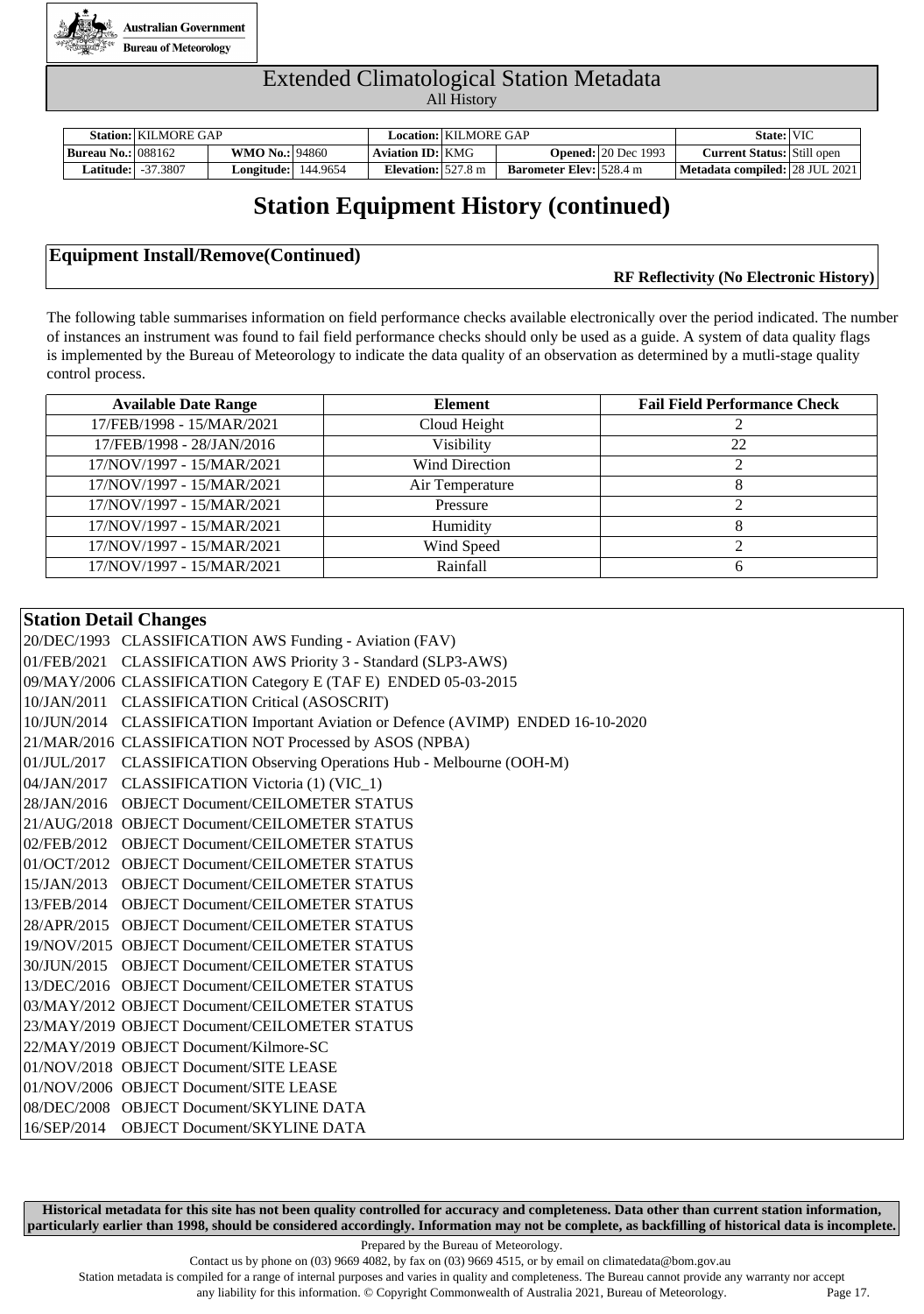

|                             | Station: KILMORE GAP      |                            |                                                     | Location:   KILMORE GAP |                                |                            | State: VIC                        |  |
|-----------------------------|---------------------------|----------------------------|-----------------------------------------------------|-------------------------|--------------------------------|----------------------------|-----------------------------------|--|
| <b>Bureau No.:</b>   088162 |                           | <b>WMO No.: 94860</b>      | <b>Aviation ID: KMG</b>                             |                         |                                | <b>Opened: 20 Dec 1993</b> | <b>Current Status:</b> Still open |  |
|                             | <b>Latitude: -37.3807</b> | <b>Longitude:</b> 144.9654 | Elevation: $\frac{527.8 \text{ m}}{24.0 \text{ m}}$ |                         | <b>Barometer Elev:</b> 528.4 m |                            | Metadata compiled: 28 JUL 2021    |  |

# **Station Equipment History (continued)**

### **Station Detail Changes(Continued)**

| <b>System Changes</b> |                                                                               |
|-----------------------|-------------------------------------------------------------------------------|
|                       | 01/MAY/2002 STATION surface_type Changed to fully covered by grass            |
|                       | 20/DEC/1993 STATION stn_ht_deriv Changed to SURVEY                            |
|                       | 20/DEC/1993 STATION stn_ht Changed to 527.8                                   |
|                       | 01/MAY/2002 STATION soil_type Changed to black soil                           |
|                       | 01/MAY/2002 STATION lu_1km_10km Changed to Town 1000 to 10,000                |
|                       | 23/MAY/2019 STATION lu_100m_1km Changed to Small town < 1000 population       |
|                       | 01/MAY/2002 STATION lu_100m_1km Changed to Open farmland, grassland or tundra |
|                       | 01/MAY/2002 STATION lu_0_100m Changed to Open farmland, grassland or tundra   |
|                       | 20/DEC/1993 STATION longitude Changed to 144.96543WGS 84                      |
|                       | 20/DEC/1993 STATION latlon_error Changed to 5                                 |
|                       | 20/DEC/1993 STATION latlon_deriv Changed to GPS                               |
|                       | 20/DEC/1993 STATION latitude Changed to -37.38065WGS 84                       |
|                       | 20/DEC/1993 STATION bar_ht_deriv Changed to SURVEY                            |
|                       | 20/DEC/1993 STATION bar_ht Changed to 528.4                                   |
|                       | 20/DEC/1993 STATION aviation_id Changed to KMG                                |
|                       | 20/DEC/1993 STATION - (nondb seeding) wmo_num Changed to 94860                |
|                       | 20/DEC/1993 STATION - (nondb seeding) name Changed to KILMORE GAP             |
|                       | 20/DEC/1993 STATION - (nondb seeding) Opened                                  |
|                       | 23/MAY/2019 OBJECT Document/VISIBILITY METER STATUS                           |
|                       | 03/MAY/2012 OBJECT Document/VISIBILITY METER STATUS                           |
|                       | 05/MAR/2019 OBJECT Document/VISIBILITY METER STATUS                           |
|                       | 13/DEC/2016 OBJECT Document/VISIBILITY METER STATUS                           |
|                       | 30/JUN/2015 OBJECT Document/VISIBILITY METER STATUS                           |
|                       | 17/NOV/2016 OBJECT Document/VISIBILITY METER STATUS                           |
|                       | 25/AUG/2016 OBJECT Document/VISIBILITY METER STATUS                           |
|                       | 06/AUG/2013 OBJECT Document/VISIBILITY METER STATUS                           |
|                       | 05/AUG/2013 OBJECT Document/VISIBILITY METER STATUS                           |
|                       | 12/FEB/2014 OBJECT Document/VISIBILITY METER STATUS                           |
|                       | 15/JAN/2013 OBJECT Document/VISIBILITY METER STATUS                           |
|                       | 01/OCT/2012 OBJECT Document/VISIBILITY METER STATUS                           |
|                       | 02/FEB/2012 OBJECT Document/VISIBILITY METER STATUS                           |
|                       | 21/AUG/2018 OBJECT Document/VISIBILITY METER STATUS                           |
|                       | 28/JAN/2016 OBJECT Document/VISIBILITY METER STATUS                           |
|                       | 22/MAY/2019 OBJECT Document/SKYLINE DATA                                      |
|                       | 05/APR/2004 OBJECT Document/SKYLINE DATA                                      |

### **System Changes**

20/DEC/1993 SYSTEM Infrastructure Commenced 20/DEC/1993 SYSTEM Surface Observations Commenced

**Historical metadata for this site has not been quality controlled for accuracy and completeness. Data other than current station information, particularly earlier than 1998, should be considered accordingly. Information may not be complete, as backfilling of historical data is incomplete.**

Prepared by the Bureau of Meteorology.

Contact us by phone on (03) 9669 4082, by fax on (03) 9669 4515, or by email on climatedata@bom.gov.au

Station metadata is compiled for a range of internal purposes and varies in quality and completeness. The Bureau cannot provide any warranty nor accept

any liability for this information. © Copyright Commonwealth of Australia 2021, Bureau of Meteorology. Page 18.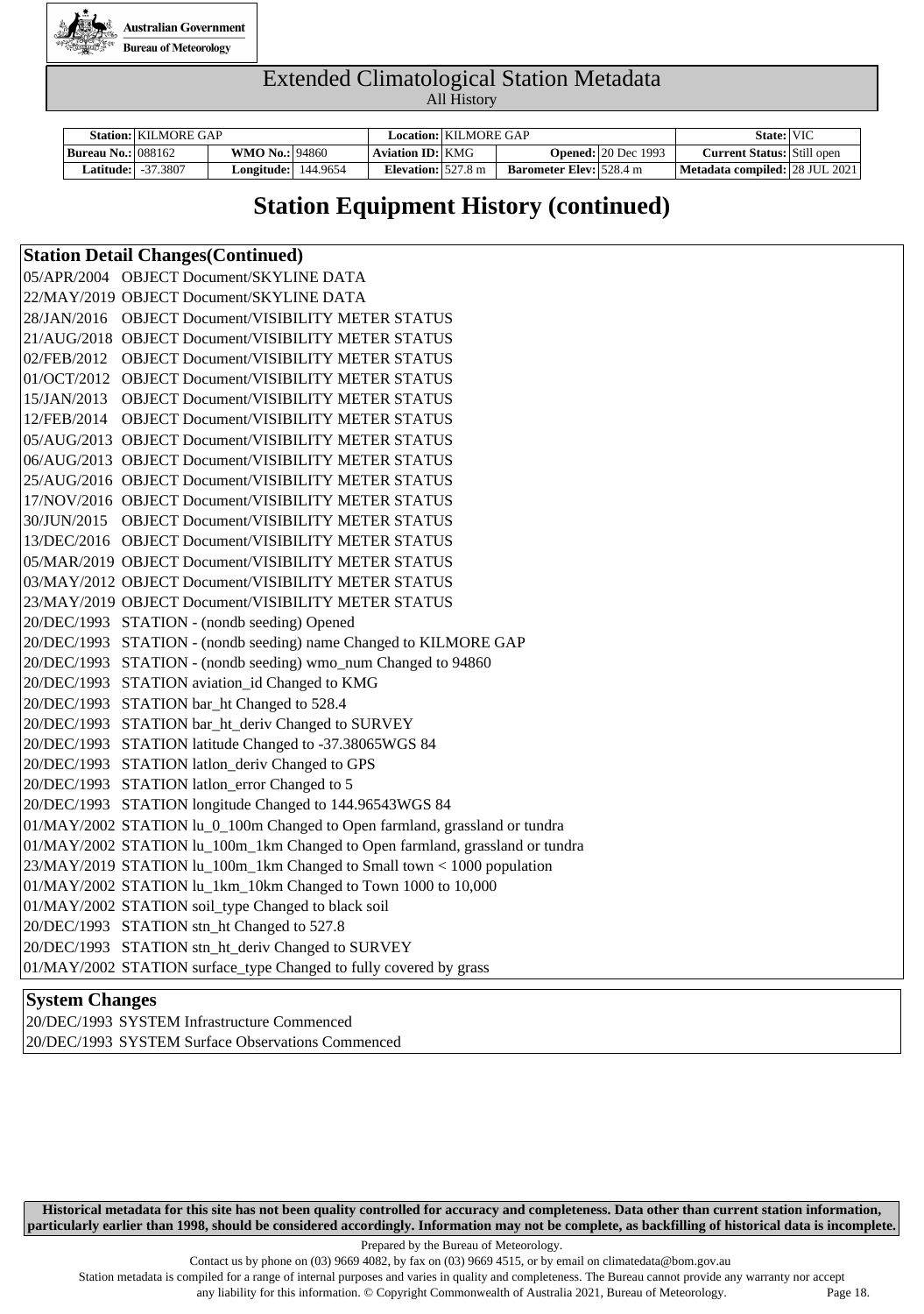

The following notes have been compiled to assist with interpreting the metadata provided in this document. These notes are subject to change as the network evolves. Changes in station-specific metadata occur more frequently, both as recent changes are recorded and historical information is transferred from paper file to electronic database.

### **Reliability of the metadata**

The Commonwealth Bureau of Meteorology maintains information on more than 20,000 stations which have operated since observations began in the mid 1800s. The amount of information available for each of these sites and its associated uncertainty are influenced by a number of factors including the type and purpose of the station and the time over which it operated.

Early information about stations was held only on paper file. In 1998 a corporate electronic database was established to help maintain information about the network and its components. The number of parameters recorded about a station is now much greater than before this database was established. The national database has also helped improve consistency in the metadata through the implementation of predefined fields. As a result, and through the refinement of operating procedures, station metadata recorded since 1998 are of a higher overall standard than previously, although occasional omissions and errors are still possible.

The Bureau is part way through a task of entering historical information held on paper file into the corporate database. **Until this process is completed there will remain large gaps in the information contained in these metadata documents and considerable caution should be used when deriving conclusions from the metadata.** As an example, two consecutive entries about a rain gauge dated 50 years apart may appear in the equipment metadata. This may either mean that nothing happened to that instrument over the 50 years, or that information for the intervening period has yet to be entered into the database. Similarly, if no information was available about instruments at a site when it was first established, fields which were required to have a value present may have used the earliest information available as a best-guess estimate. Sometimes this was the metadata current when the database was established in 1998. In some instances there may be gaps in metadata relevant to the post 1998 period.

For the above reasons it is recommended that all metadata prior to 1998 be considered as indicative only, and used with caution, unless it has been quality controlled. The Bureau of Meteorology should be contacted if further information or confirmation of the data is required. Depending on the nature of the inquiry there may be a fee associated with this request. Contact details are provided in the telephone book for each capital city or the Bureau's web site at: http://www.bom.gov.au

The following pages contain explanatory notes for selected terms found in this document.

### **Station Number**

The Bureau of Meteorology station number uniquely specifies a station and is not intended to change over time time, although on very rare occasions a station number may change or be deleted from the record (usually to correct an error). Generally a new station number is established if an existing station changes in a way that would affect the climate data record for that site (measured in terms of air temperature and precipitation). Significant station moves are an example of this.

Some stations also possess a World Meteorological Organization (WMO) station number. The WMO number is different to the Bureau of Meteorology number. It also uniquely specifies a station at any given time but can be reassigned to another station if the new station takes priority in the global reporting network. Only selected stations will have a WMO number. Significant stations may maintain their WMO number for many decades.

**Historical metadata for this site has not been quality controlled for accuracy and completeness. Data other than current station information, particularly earlier than 1998, should be considered accordingly. Information may not be complete, as backfilling of historical data is incomplete.**

Station metadata is compiled for a range of internal purposes and varies in quality and completeness. The Bureau cannot provide any warranty nor accept any liability for this information. © Copyright Commonwealth of Australia 2021, Bureau of Meteorology. Page 19.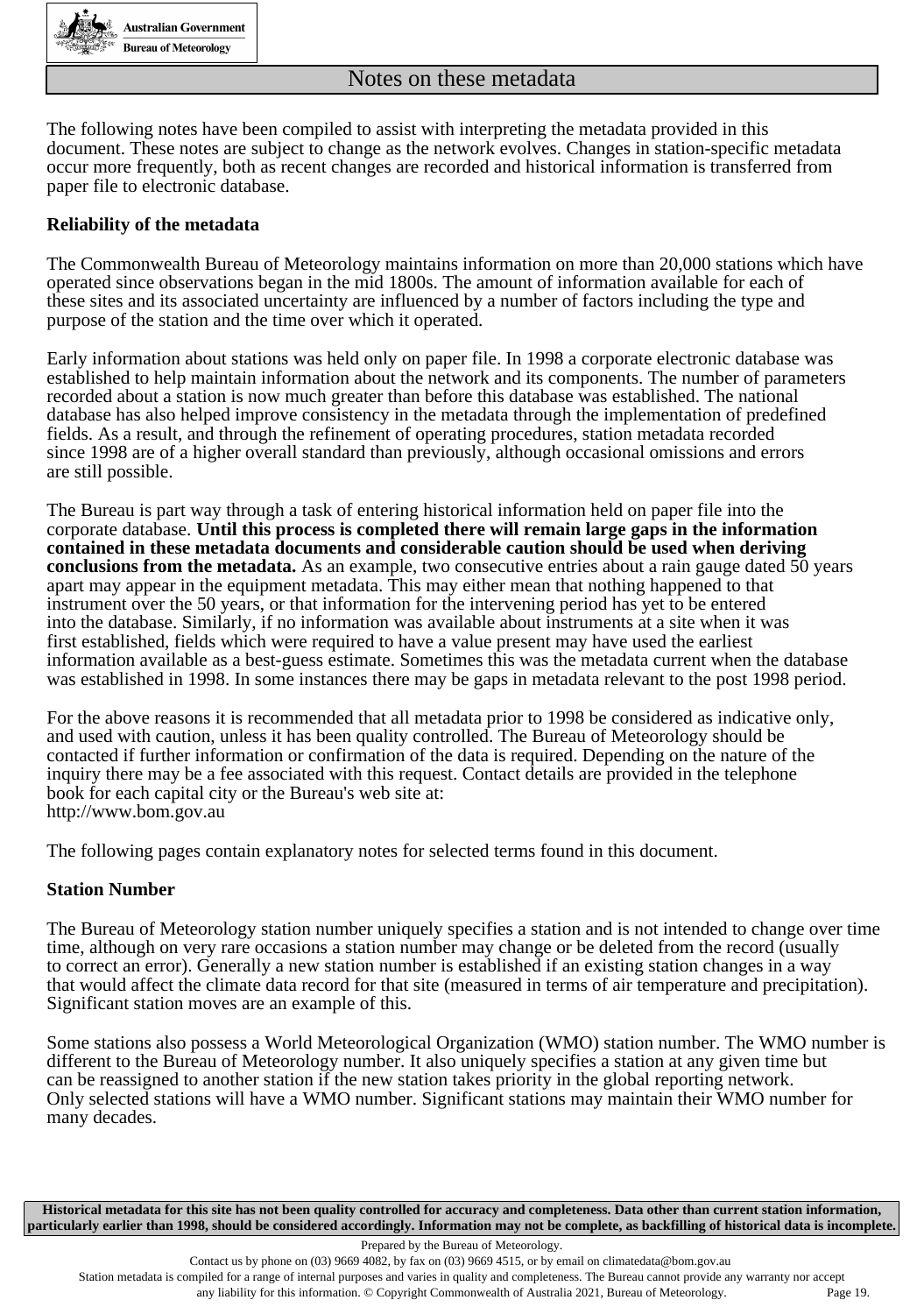

### **Network Classification**

| <b>SUPPORTING the BASIC CLIMATE SERVICE</b>                  |
|--------------------------------------------------------------|
| Global Climate Observing System (GCOS)                       |
| GCOS Upper Air Network (GUAN)                                |
| <b>GCOS Surface Network (GSN)</b>                            |
| National Climate Network {not yet assigned}                  |
| <b>Reference Climate Stations (RCS)</b>                      |
| Regional Basic Climatological Network (RBCN)                 |
| <b>CLIMAT Stations (CLC)</b>                                 |
| <b>CLIMAT TEMP Stations (CLT)</b>                            |
| <b>SUPPORTING the NATIONAL WEATHER WATCH SYSTEM</b>          |
| WMO Global Observing System (GOS)                            |
| <b>GOS Upper Air Network</b>                                 |
| <b>GOS Satellite Network</b>                                 |
| Global Atmospheric Watch                                     |
| Background Atmospheric Pollution Monitoring Network (BAPMON) |
| <b>Basic Ozone Network</b>                                   |
| <b>Basic Solar and Terrestrial Radiation Network</b>         |
| Regional Basic Synoptic Network (RBSN)                       |
| WMO Global Oceanic Observing System (GOOS)                   |
| <b>SUPPORTING the BASIC WEATHER SERVICE (BWS)</b>            |
| <b>BWS Land Network</b>                                      |
| <b>Significant Land Locations</b>                            |
| <b>Capital City Mesonets</b>                                 |
| National Benchmark Network for Agrometeorology (NBNA)        |
| <b>BWS Marine Network</b>                                    |
| <b>Significant Coastal Loactions</b>                         |
| Open Ocean Network                                           |
| <b>BWS Upper Air Network</b>                                 |
| <b>Major Significant Locations</b>                           |
| <b>BWS Remote Sensing Network</b>                            |
| Weather Watch Radar Network                                  |
| <b>Fire Weather Wind Mesonets</b>                            |
| <b>High Resolution Satellite</b>                             |
| <b>SUPPORTING the BASIC HYDROLOGICAL SERVICE</b>             |
| <b>Regional Flood Warning Network</b>                        |
| <b>Water Resources Assessment Network</b>                    |
| Global Hydrological Network                                  |
| Global Terrestrial Observing System (GTOS)                   |
| World Hydrological Cycle Observing System (WHYCOS)           |
| National Hydrological Network                                |

Networks of stations are defined for a variety of purposes (as defined in above table).

**Historical metadata for this site has not been quality controlled for accuracy and completeness. Data other than current station information, particularly earlier than 1998, should be considered accordingly. Information may not be complete, as backfilling of historical data is incomplete.**

Prepared by the Bureau of Meteorology.

Contact us by phone on (03) 9669 4082, by fax on (03) 9669 4515, or by email on climatedata@bom.gov.au

Station metadata is compiled for a range of internal purposes and varies in quality and completeness. The Bureau cannot provide any warranty nor accept any liability for this information. © Copyright Commonwealth of Australia 2021, Bureau of Meteorology. Page 20.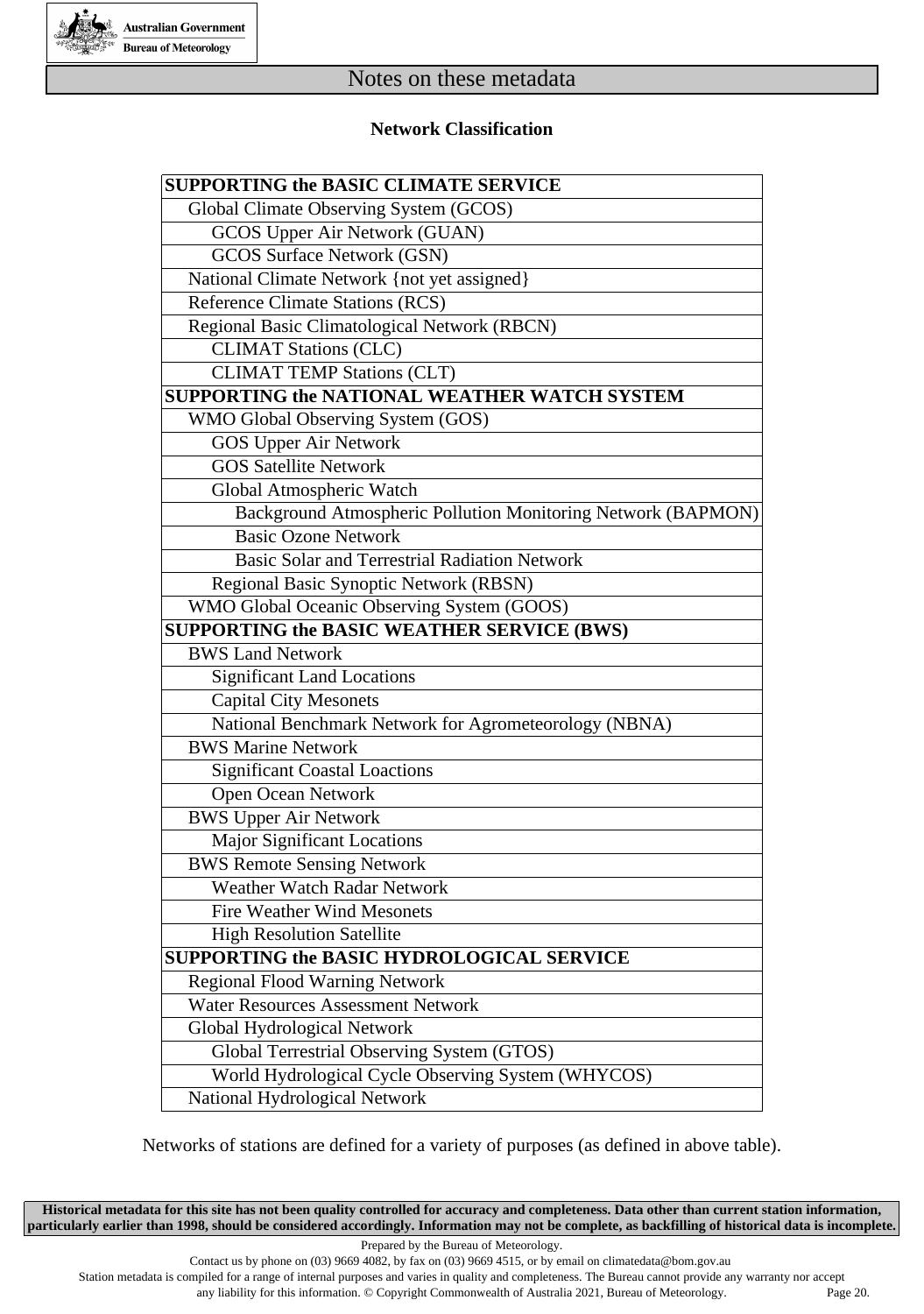

### **Network Classification Continued....**

Stations may be included in several different networks, which may change over time. The table on the previous page lists current network classifications related to the scientific purpose of the network. Some of these networks - the GCOS network for instance - are components of a global network. Entries in the database for some networks may not be complete, thus not properly representing the status of the network. The composition of the network will usually change over time. While several of the networks have international significance, other network classifications have been developed to aid operational management.

### **Station Purpose**

The station purpose can be classified according to the observation program listed below. Parameters in brackets list some of the various different configurations which occur.

- Synoptic [Seasonal, River Height, Climatological, Telegraphic Rain, Aeronautical, Upper Air]
- Climatological [Seasonal, Telegraphic Rain]
- Aeronautical
- Rainfall [River Height]<br>• River Height
- **River Height**
- Telegraphic Rain [Non-Telegraphic River Height, Telegraphic River Height]<br>• Non-Telegraphic Rain [Telegraphic River Height]
- Non-Telegraphic Rain [Telegraphic River Height]
- Evaporation [Rainfall, River Height, Telegraphic River Height, Non-Telegraphic River Height, Telegraphic Rain, Non-Telegraphic Rain]
- Pluviograph [Rainfall, Telegraphic Rain, Non-Telegraphic Rain, River Height, Telegraphic River Height, Non-Telegraphic River Height]
- Radiation
- Lightning Flash Counter
- Public Information
- Local Conditions
- Radar Site
- **Unclassified**
- No Routine Observations

Note: Telegraphic observations are those which are sent by some electronic means be it a phone or telegram to the responsible Bureau office. It is a term which is historically linked to analogue non automatic data transmission.

### **Station Observation Program Summary**

### **Surface Observations**

The following terms are used to describe the frequency of surface observations at a site. Historical observation programs will typically be missing for many sites until the database is backfilled with information.

Set a)

- Continuous Program
	- $\cdot$  More than half hourly observations sent (eg an automatic weather station {AWS} which continuously transmits 10 minute observations). This will automatically include half hourly and hourly observations programs.
- Half hourly observations
- · Half hourly observations sent. This will automatically include hourly observations.
- Hourly observations
	- · Hourly observations sent only. Stations report on non-synoptic hours (ie. 0100, 0200, 0400, 0500, etc)

**Historical metadata for this site has not been quality controlled for accuracy and completeness. Data other than current station information, particularly earlier than 1998, should be considered accordingly. Information may not be complete, as backfilling of historical data is incomplete.**

Prepared by the Bureau of Meteorology.

Contact us by phone on (03) 9669 4082, by fax on (03) 9669 4515, or by email on climatedata@bom.gov.au

Station metadata is compiled for a range of internal purposes and varies in quality and completeness. The Bureau cannot provide any warranty nor accept any liability for this information. © Copyright Commonwealth of Australia 2021, Bureau of Meteorology. Page 21.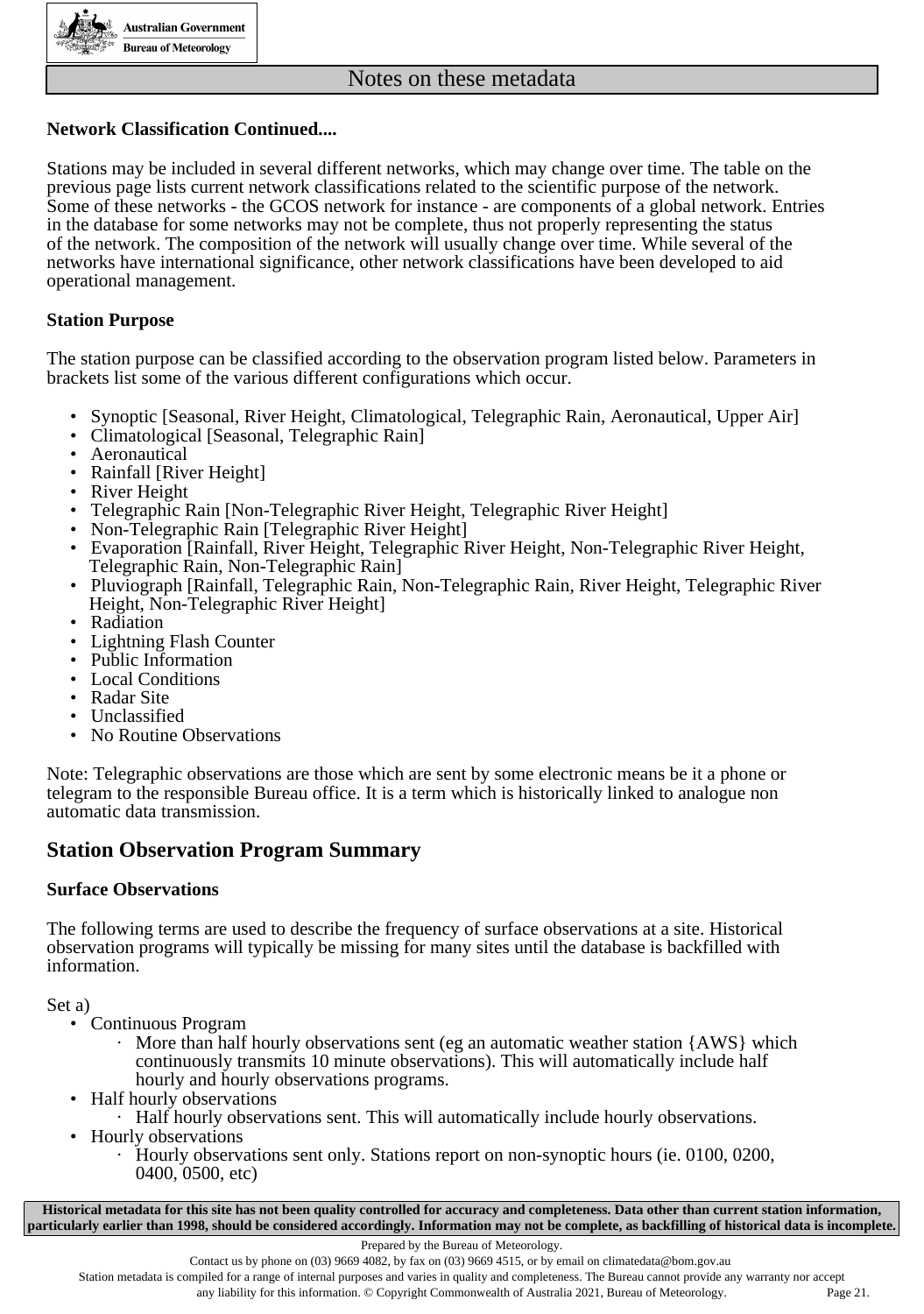

### **Surface observations continued....**

Set b)

- Performed
	- · Observations performed, instruments read and observations recorded
- Reported
	- · Observations performed, instruments read and reported real time
- **Seasonal** 
	- · The program may only be performed during a defined season (such as Fire Weather observations) or the routine program may increase in reporting frequency and/or parameters. The program dates are currently modified at the start and end of each season for stations performing seasonal observations. Historically this was not always the case.

### **Current Station Equipment Summary**

Equipment listed in this metadata product is catalogued under one of systems listed below, appropriate to its application. The "Infrastructure" category has been included since it contains information about the mast height of an anemometer (if present).

- Flood Warning
- Infrastructure
- Radiation
- Rainfall Intensity
- Surface Observations
- Upper Air
- Weather Watch {RADAR}

### **Station Equipment History**

### **Equipment Install/Remove**

One of four types of actions can be performed on an instrument in this listing:

**Install -** A new instrument is installed at the site. This can be either a completely new addition (eg the first barometer at the site), or the replacement of an existing instrument with a different type (eg replacing mercury barometer with electronic barometer)

**Remove -** An instrument can be removed either when it is no longer necessary to measure a particular element, or when the element is to be measured by an instrument of a different type ( see under "Install" above)

**Replace -** This occurs when one instrument is replaced with another of the same type (eg Kew pattern mercury barometer replacing another Kew pattern mercury barometer)

**Share -** The same instrument is used for observations under two (or more) systems (eg a rain gauge may be used within both Surface Observations and Rainfall Intensity systems)

**Unshare -** The instrument is no longer shared between systems

**Historical metadata for this site has not been quality controlled for accuracy and completeness. Data other than current station information, particularly earlier than 1998, should be considered accordingly. Information may not be complete, as backfilling of historical data is incomplete.**

Station metadata is compiled for a range of internal purposes and varies in quality and completeness. The Bureau cannot provide any warranty nor accept any liability for this information. © Copyright Commonwealth of Australia 2021, Bureau of Meteorology. Page 22.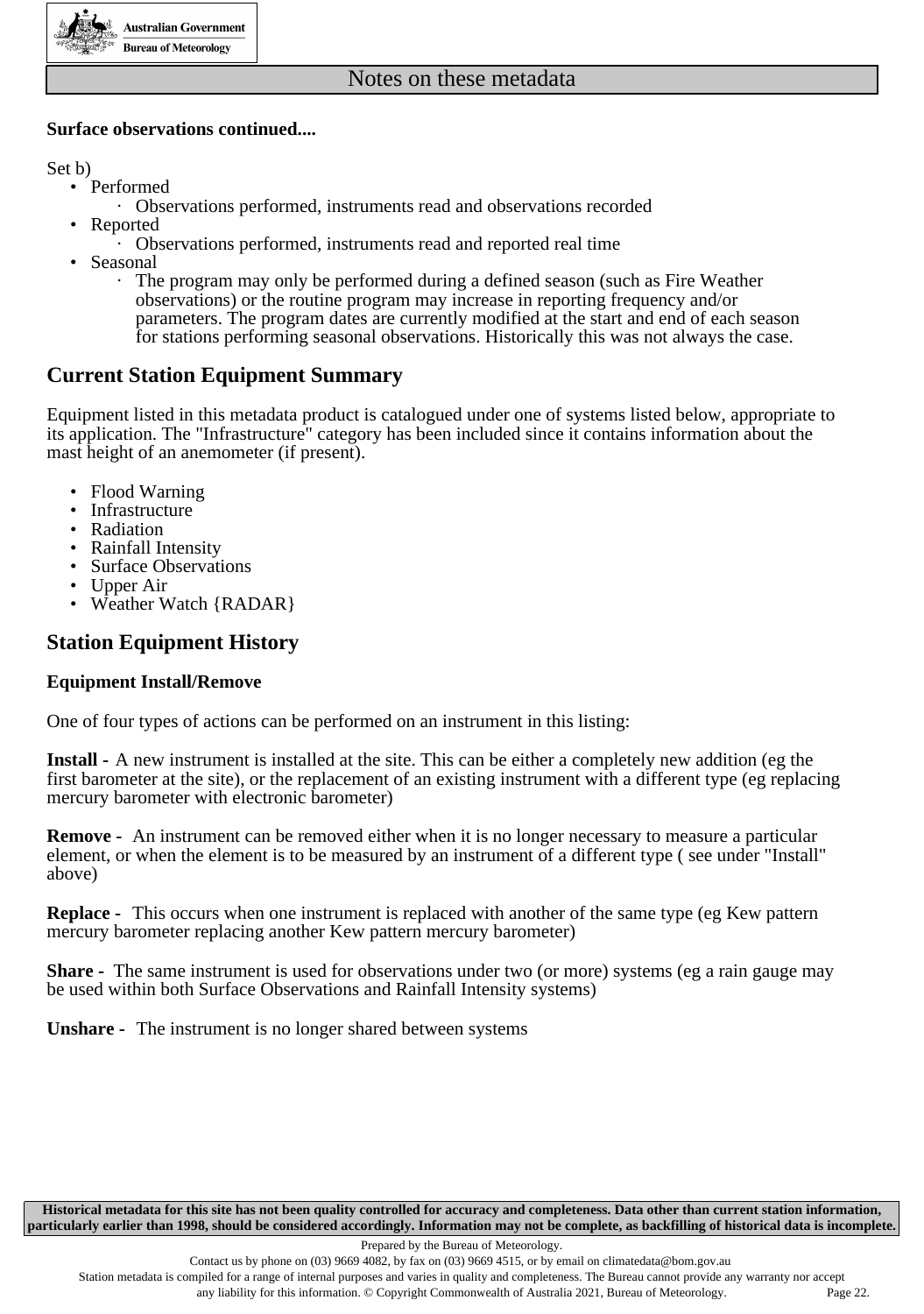

### **Calibration**

During a site inspection an instrument will be calibrated as either being within or not within the specified tolerance in accuracy.

Where a quantative calibration result can be achieved by comparison to a transfer standard (eg barometer comparisons and tipping bucket rain gauge calibrations), the instrument will be recorded as being within or outside the required tolerance. Instruments (such as 203mm rain gauges, screens and evaporation pans) where quantitative calibrations cannot be derived should be regarded as meeting specifications when the instrument is in 'good working order'.

This product provides a summary table of the number of times an instrument was found to be out of calibration

### **Station Detail Changes**

This set of metadata indicates when some aspect of the general information about a station has changed.

### **- STATION**

Metadata which are categorised as pertaining to STATION are items of (textual) information describing a specific attribute of the station. A reference to (nondB seeding) indicates initial information of this field has been sourced from a previous database.

### **Station position**

- Latitude and longitude

Derivation of station latitude and longitude, defined by the location of the rain gauge when it is present, has changed over time. Current practice is to locate or verify open and operational station latitude and longitude based on Global Positioning System equipment. Methods used to locate a station as described in this product (latlon\_deriv) are as follows: GPS, MAP 1:10000, MAP 1:12500, MAP 1:25000, MAP 1:50000, MAP 1:100000, MAP 1:250000, SURVEY, and Unknown (which is more commonly represented by a null value). The field latlon\_error should be used with caution as the method of determining this value has been interpreted in different ways over time.

### - Height

Determination of heights for observing sites is by survey where possible. Otherwise height may be determined using a Digital Aneroid Barometer and a known surveyed point, or derived from map contours. The source of height is provided in the corresponding parameter with a suffix of " deriv".

Heights which may appear in these metadata are:

- aero\_ht
	- The official elevation of the aerodrome which normally corresponds to the altitude of the highest threshold of the runways at that airport;
- bar\_ht
	- · this represents the height of the mercury barometer cistern or the digital aneroid barometer above mean sea level (MSL);
- stn\_ht
	- · this normally represents the height of the rain gauge above MSL

**Historical metadata for this site has not been quality controlled for accuracy and completeness. Data other than current station information, particularly earlier than 1998, should be considered accordingly. Information may not be complete, as backfilling of historical data is incomplete.**

Prepared by the Bureau of Meteorology.

Contact us by phone on (03) 9669 4082, by fax on (03) 9669 4515, or by email on climatedata@bom.gov.au

Station metadata is compiled for a range of internal purposes and varies in quality and completeness. The Bureau cannot provide any warranty nor accept any liability for this information. © Copyright Commonwealth of Australia 2021, Bureau of Meteorology. Page 23.